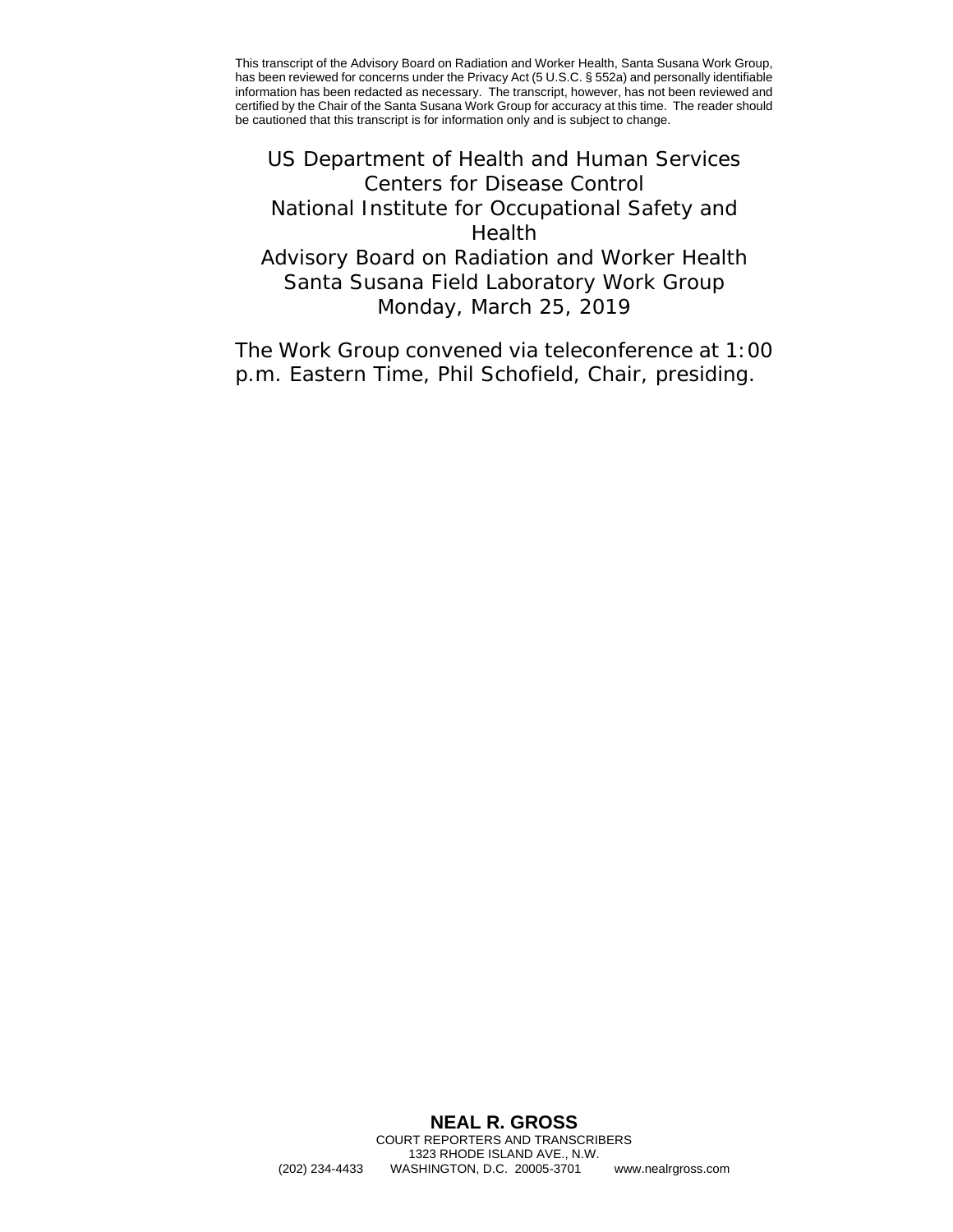2

Members Present:

Phillip Schofield, Chair Henry Anderson, Member Josie Beach, Member William Field, Member

Also Present:

Ted Katz, Designated Federal Official Terrie Barrie Bob Barton, SC&A D'Lanie Blaze Rose Gogliotti, SC&A Monica Harrison-Maples, ORAU Team Lara Hughes, NIOSH Bonnie Klea Vernon McDougall, Atl Jenny Naylor, HHS Jim Neton, NIOSH John Stiver, SC&A Tim Taulbee, NIOSH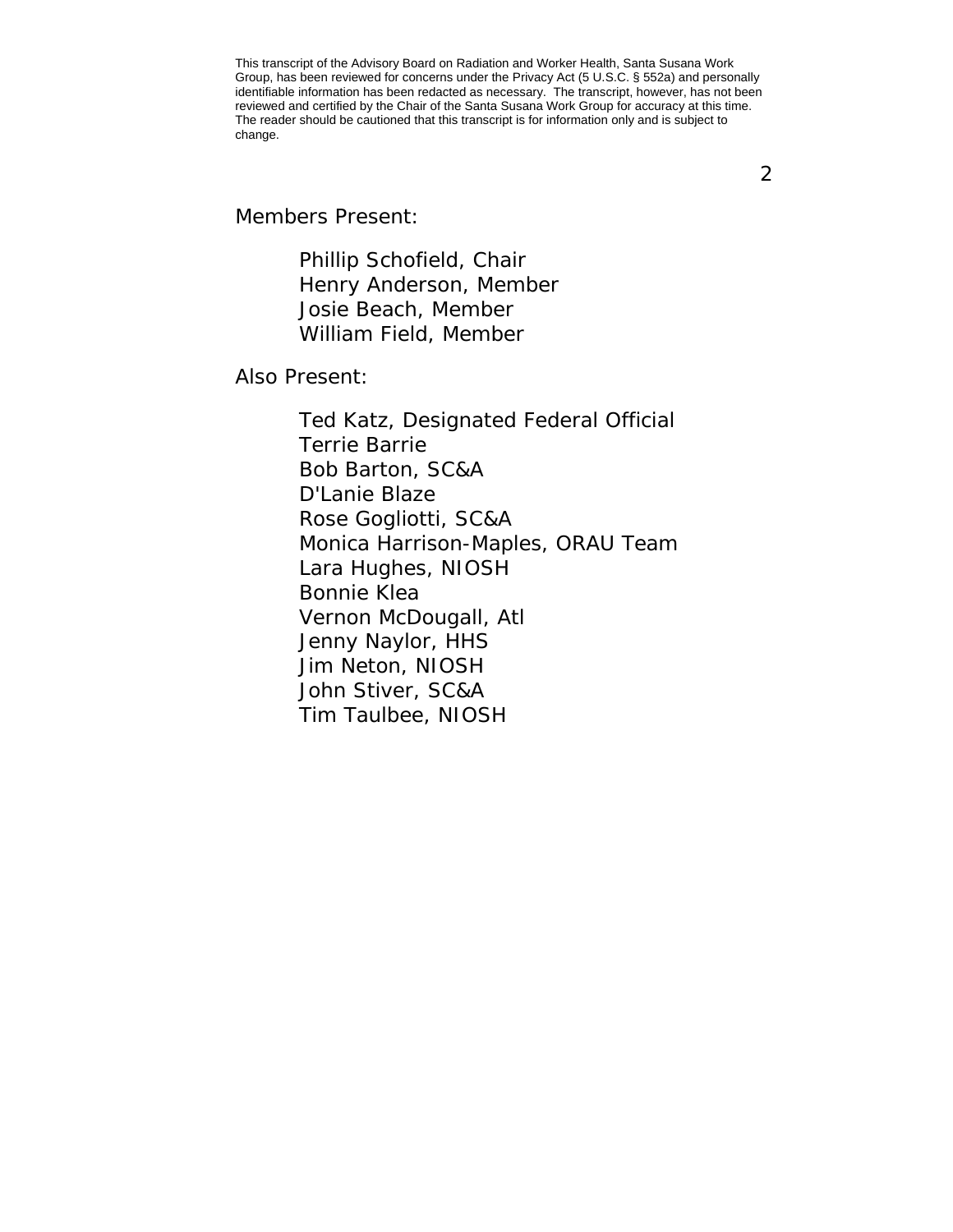3

# **Contents**

| US Department of Health and Human Services         |              |
|----------------------------------------------------|--------------|
| Centers for Disease Control National Institute for |              |
| Occupational Safety and Health Advisory Board on   |              |
| Radiation and Worker Health Santa Susana Field     |              |
| Laboratory Work Group Monday, March 25, 2019       | $\mathbf{1}$ |
| Welcome and Roll Call                              |              |
| Area IV SEC Petition #235                          | 5            |
| <b>SEC Petitioner Comments</b>                     | 23           |
| De Soto Avenue SEC Petition #246                   | 28           |
| Adjourn                                            | 36           |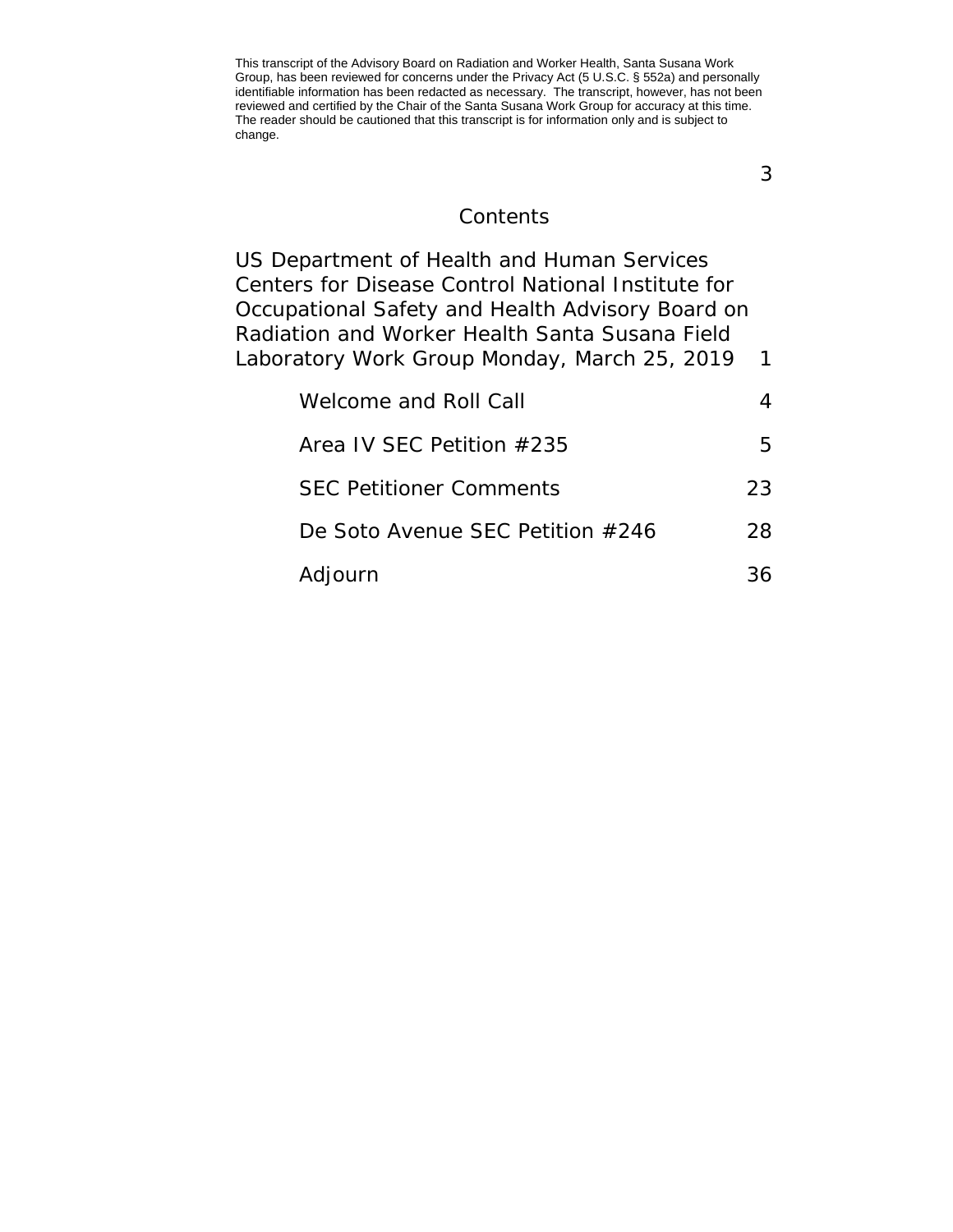4

### Proceedings

(1:00 p.m.)

#### Welcome and Roll Call

<span id="page-3-0"></span>Mr. Katz: Mr. Katz: Welcome, everyone, to this afternoon's meeting of the Advisory Board on Radiation and Worker Health. This is the Area IV Santa Susana Field Laboratory -- well, it's actually Santa Susana Laboratory Work Group. We deal with more than Area IV.

And the agenda for today is the meeting is on the website, along with the one document germane to what we'll be discussing today, which is related to Area IV SEC Petition 235, for the period that that covers.

So we'll also be discussing briefly -- there'll enough data on De Soto Avenue SEC Petition 246 later in the meeting.

So let's go with roll call.

(Roll call.)

Mr. Katz: Let me remind all of you, particularly members of the public who aren't as familiar, please mute your phones. You should only be off mute when you're addressing the group, and for this meeting the only person who would be addressing the group would be the petitioner.

Ms. Klea: How do we mute?

Mr. Katz: If you don't have a mute button, press  $*6$ .

Ms. Klea: \*6, okay.

Mr. Katz: That should mute your phone.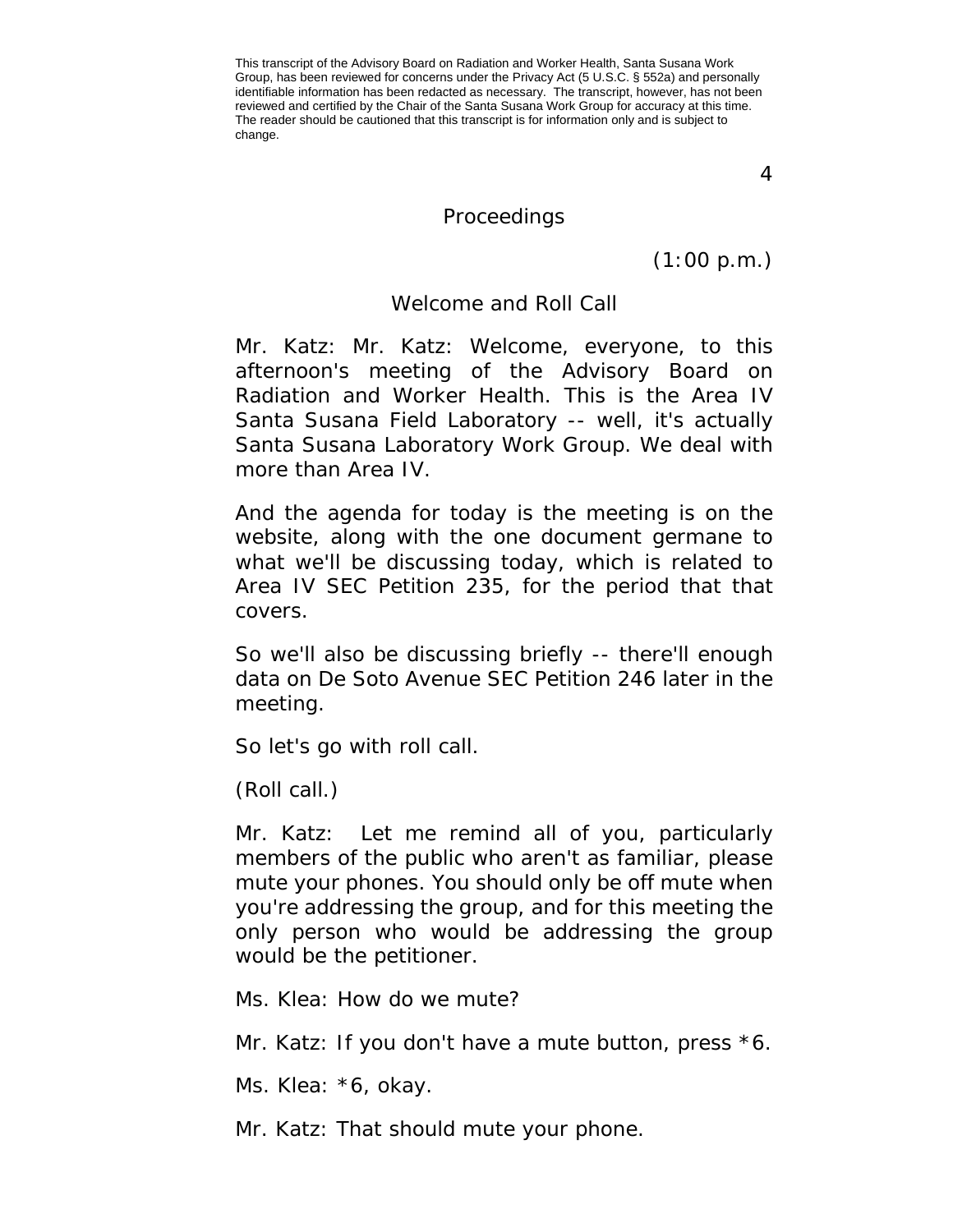Ms. Klea: Okay.

Mr. Katz: And then you press the same to take yourself off of mute.

Ms. Klea: Okay.

Mr. Katz: Okay. And also please don't put this call on hold at any point because that is causing terrible problems, but hang up and dial back in if you have to.

<span id="page-4-0"></span>Okay. So, Phil, it's your meeting.

Area IV SEC Petition #235

Chair Schofield: Okay. Well, we're just going to follow the agenda that's laid out here. So we will start off with the internal dose topic. Bob Barton is the author of this, so we'll turn it over to him.

Mr. Barton: Okay. Thanks, Phil. So, as Phil said, we're going to be talking about SEC Petition 235. And I do have some discussion slides for this, based solely off of the report that's on the website. So, you can only view these if you have Skype, but what I'll try to do is, as we're looking at different things, I'll indicate where in the report we think we are so those of you on the line can sort of follow along.

This presentation wasn't cleared in time to be posted online, but it will be cleared, as soon as it's available, hopefully in the next couple of weeks.

And also, before I get started, I just wanted to recognize the significant and great effort of Milton Gorden, who's one of the primary researchers and coauthor of the SC&A report. Unfortunately, he's not able to make it to the call today, but I wanted to recognize him and make sure that that's on the record.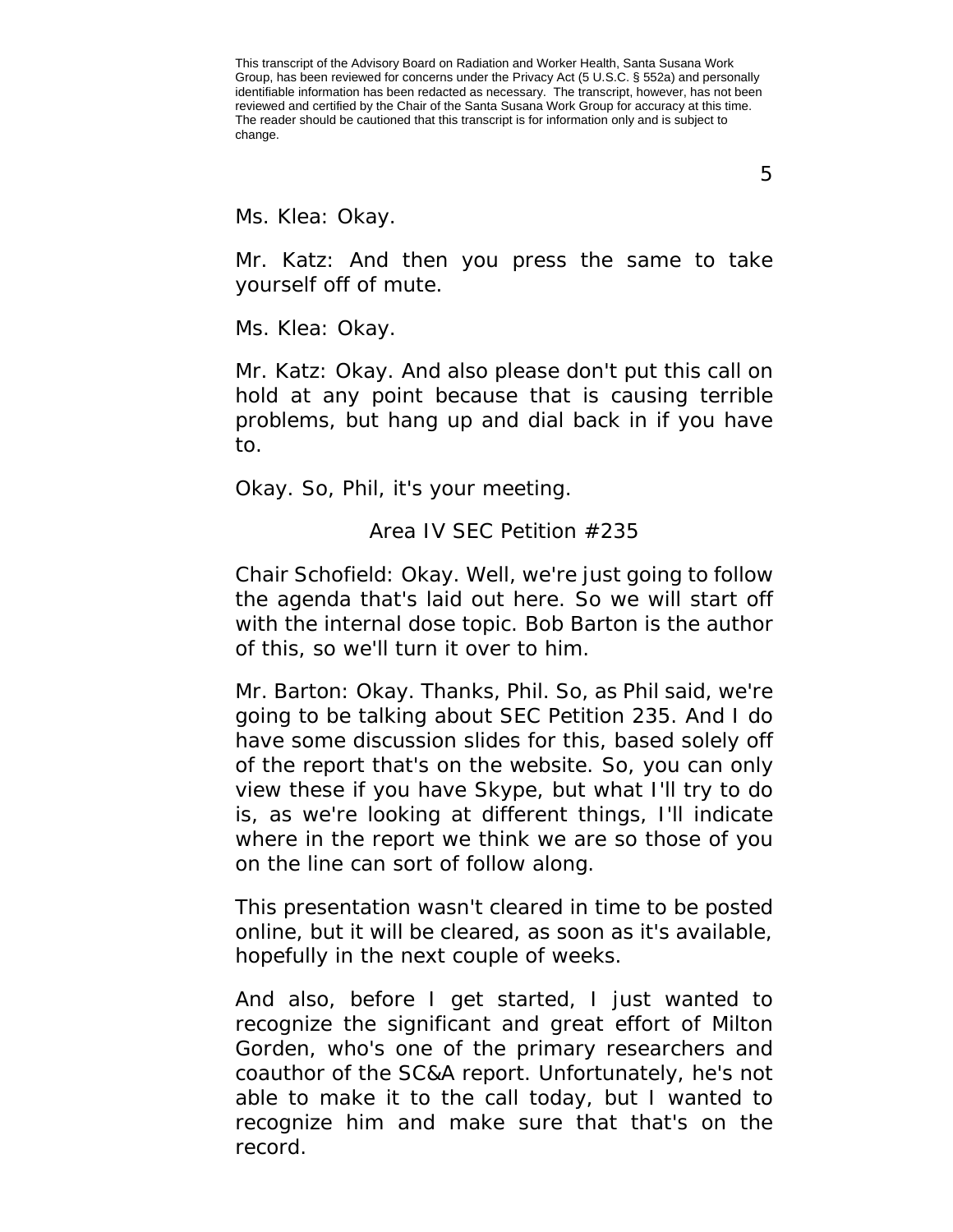So, starting with some introduction and the background of Petition 235. There's actually several SECs at Santa Susana Field Laboratory, also known as Area IV. SEC 93 covered January 1, 1955 to December 31st, 1958 and the basis was inability to reconstruct internal and external exposures in members of that class.

Now, that's how the SEC recommendations read. In the actual Evaluation Report, NIOSH had concluded that external dose was feasible using existing methods such as the coworker model.

After that there's SEC 156, which covers January 1st, 1959 to December 31st, 1964. And this, again, was the inability to reconstruct internal exposures because they lacked sufficient bioassays to perform a coworker study.

The next SEC was SEC 234, and that covers January 1st, 1964 through December 31, 1988, and that was based specifically on the inability to reconstruct internal exposures to americium and thorium. So, basically, this SEC covers from beginning of 1965 up through 1988 currently.

Now, the original requested definition was all employees of North American Aviation, to include corporate successors and subcontractors, who worked at Area IV of the Santa Susana Field Laboratory, SSFL, from December 31st, 1964 through the present.

And the Class that was evaluated by NIOSH was all employees of the Department of Energy, its predecessor agencies, and their contractors and their subcontractors who worked at Area IV, the Santa Susana Field Laboratory in Ventura County, California from August 1st, 1991 to June 30th, 1993.

6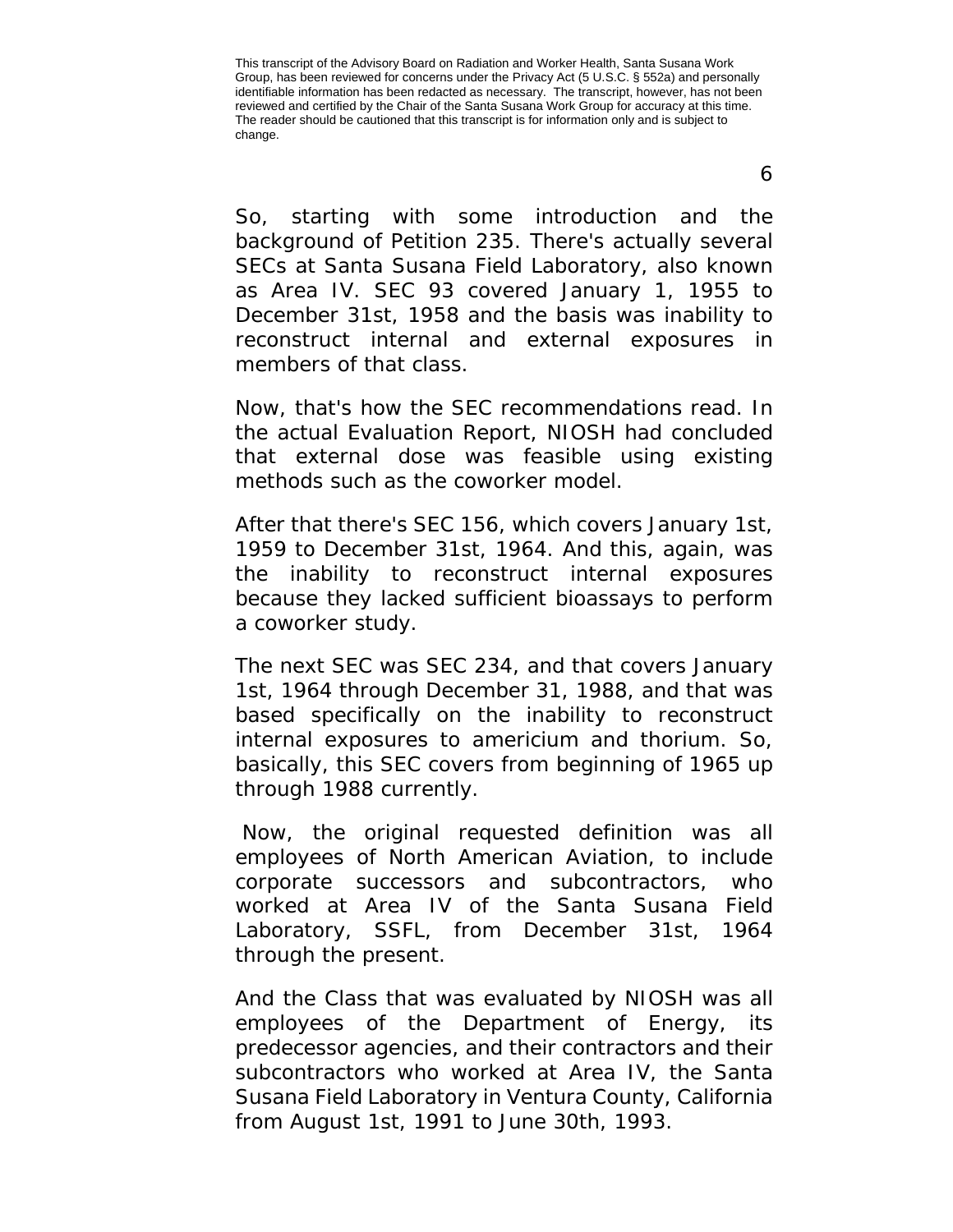A quick note from SEC 234, which was the Class added just through 1988 up to 1989. In that Evaluation Report, one of the conclusions was as follows: NIOSH has not identified any data that suggests the possibility for significant operational thorium or americium exposures after 1988 that cannot be bounded. Therefore NIOSH has established an end date of December 31st, 1988 for this SEC Class.

So, again, the previous SEC period, which covered 1965 up through 1988, was based primarily on the thorium and americium internal exposure potential.

In SEC 235 they evaluated periods from August 1st, 1991 to June 30th, 1993 and it was based on the use bioassay content during the time was from Controls for Environmental Pollution. Essentially, that bioassay lab had been implicated in data falsification not directly related to Santa Susana but related to another site, but those bioassay results during that period Santa Susana are obviously suspect for that reason. So, for that period we just can't use those in vitro results either individually or to create a coworker model. And just a note here that NIOSH has not used those results from Controls for Environmental Pollution at any covered facility.

May 2017, NIOSH released the Petition Evaluation Report for Petition 235 and a summary of the feasibility determinations is as follows: No issues have been identified with the reconstruction of external exposures and medically-related exposures. External dose of unmonitored workers can do reconstructed using derived coworker external doses, which are contained in ORAU-OTIB-77. In vitro monitoring results were disqualified, as I just mentioned, however, an adequate whole-body count program was still in use during the time when the

7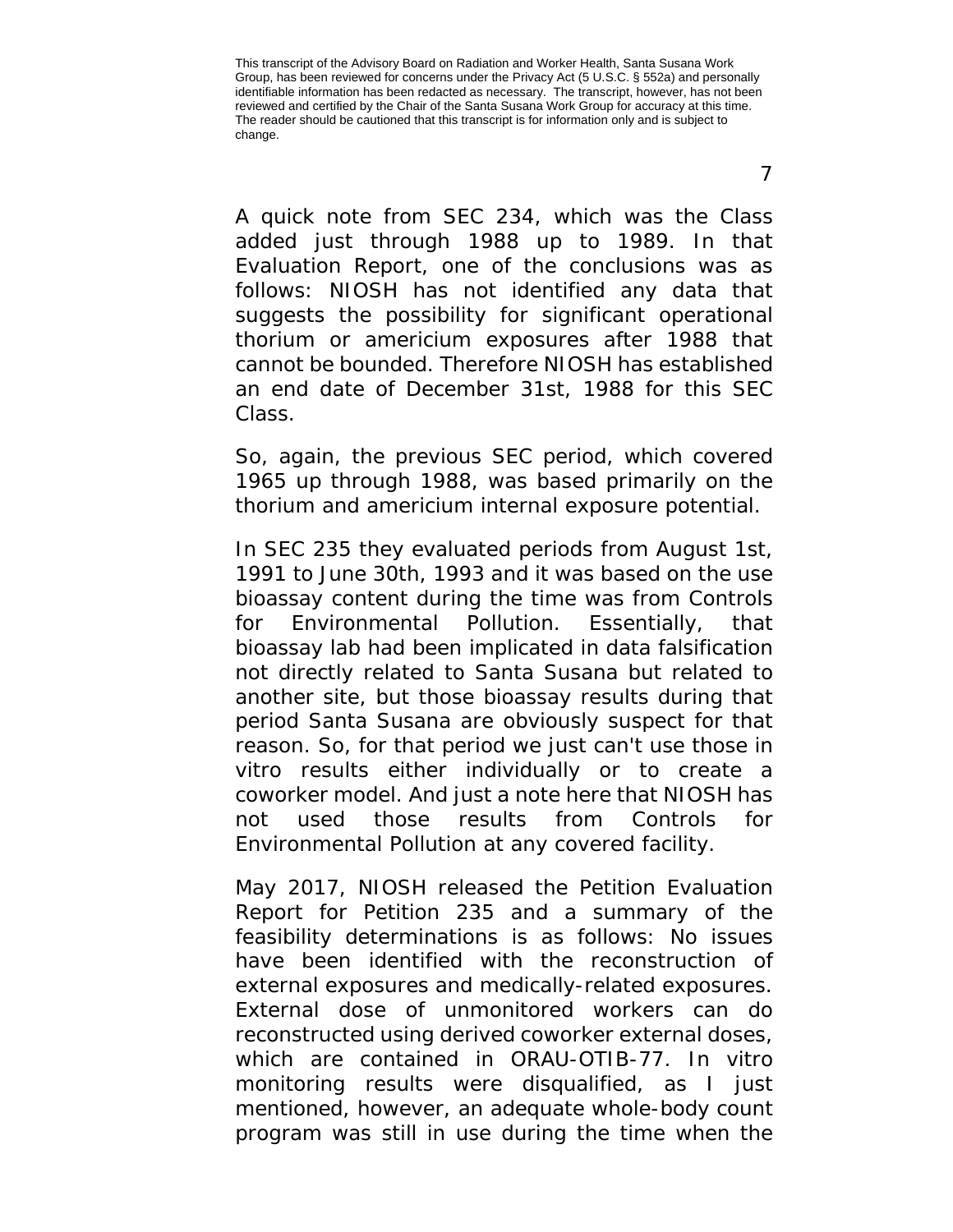8

suspect bioassay results were identified.

After the period in which CEP was removed there's was a bioassay contractor, confirmatory bioassays were performed for the workers at the site and those showed that there were no measurable internal exposures.

By the way, internal coworker intakes of unmonitored workers have been developed from bioassay results during the operational period for uranium, plutonium, and fission products, and those can be used to reconstruct internal exposures during the residual period, which include this CEP period where the bioassays are invalid.

So this was discussed with the Work Group on December 4th, 2017 and two follow-up action items were given to NIOSH. So, Item 1 was to go and evaluate available air sampling data during this period when bioassay results are suspect and compare it to the period where you're going to use coworker intakes, just to compare the two values, see what the radiological conditions generally were, and what they tell us about using the coworker model, which, again, was developed from operational conditions, and how we can use that coworker model appropriately for the CEP period, that window in the middle of 1991 to the middle of 1993.

The second item was that the SEC 235 PER did not specifically discuss the potential of exposure to americium and thorium. Now, granted, the previous SEC, SEC 234, had that conclusion in it to justify the end date of December 31st, 1988. But the current SEC report did not really expound on that. So NIOSH was asked to specifically investigate and discuss the internal exposure potential to these two contaminants; that's, again, thorium and americium.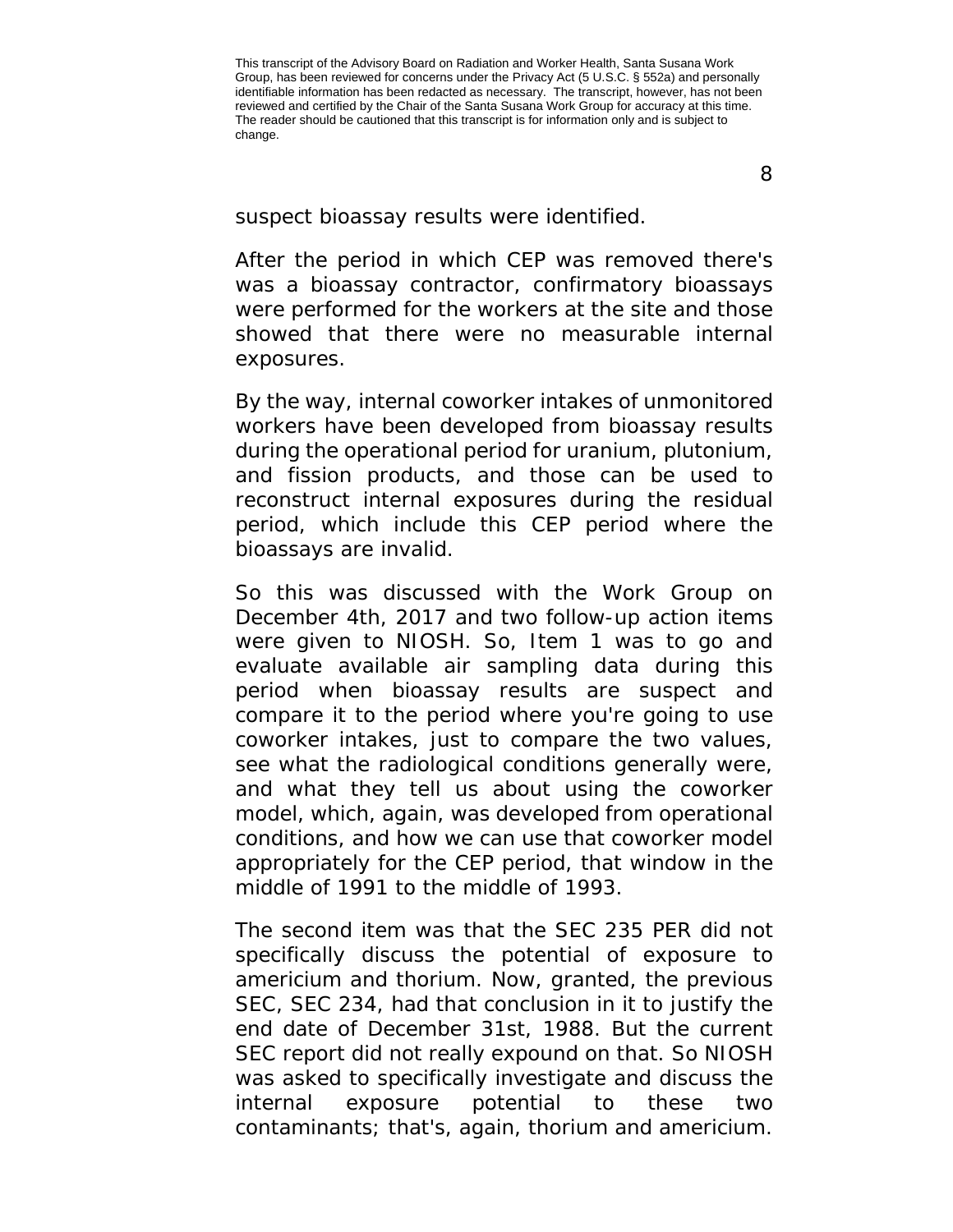So, November of 2018, NIOSH delivered two White Papers to the Work Group that specifically addressed these two issues or action items from the December meeting. NIOSH then presented those two White Papers to the Work Group in December -- and that should say 2018; it is not yet December 2019 -- at which time SC&A was tasked with the review of this new information. SC&A delivered its review of the two White Papers in a single document, that's the document posted on the website, and it's titled "Review of Remaining Internal Dose Topics Related to the Evaluation of SEC 235 at the Santa Susana Field Laboratory." And that was delivered on February 20th, 2019.

So, what was our review approach? Essentially, threefold. One, go through what documents are available on the Site Research Database. There are currently over 2,700 total documents specific to Area IV, and of those are obviously a subset that are going to be directly related to the residual operations which started after 1988.

The second facet is the Boeing Incident Database. This database was provided by the petitioner, CORE Advocacy for Nuclear & Aerospace Workers, back in December at the full Board meeting in Redondo. So a lot of people are going to look at that and see how that affects SEC 235.

And then the third item was for SC&A to actually go in and take a second look at the general area gross beta and gross alpha air samples and, again, make that comparison between the operational period and the CEP period to see if there's any reason to suspect that radiological conditions were different, decidedly different and not representative, that would preclude the use of any coworker intakes derived from the operational period during the CEP period when the

9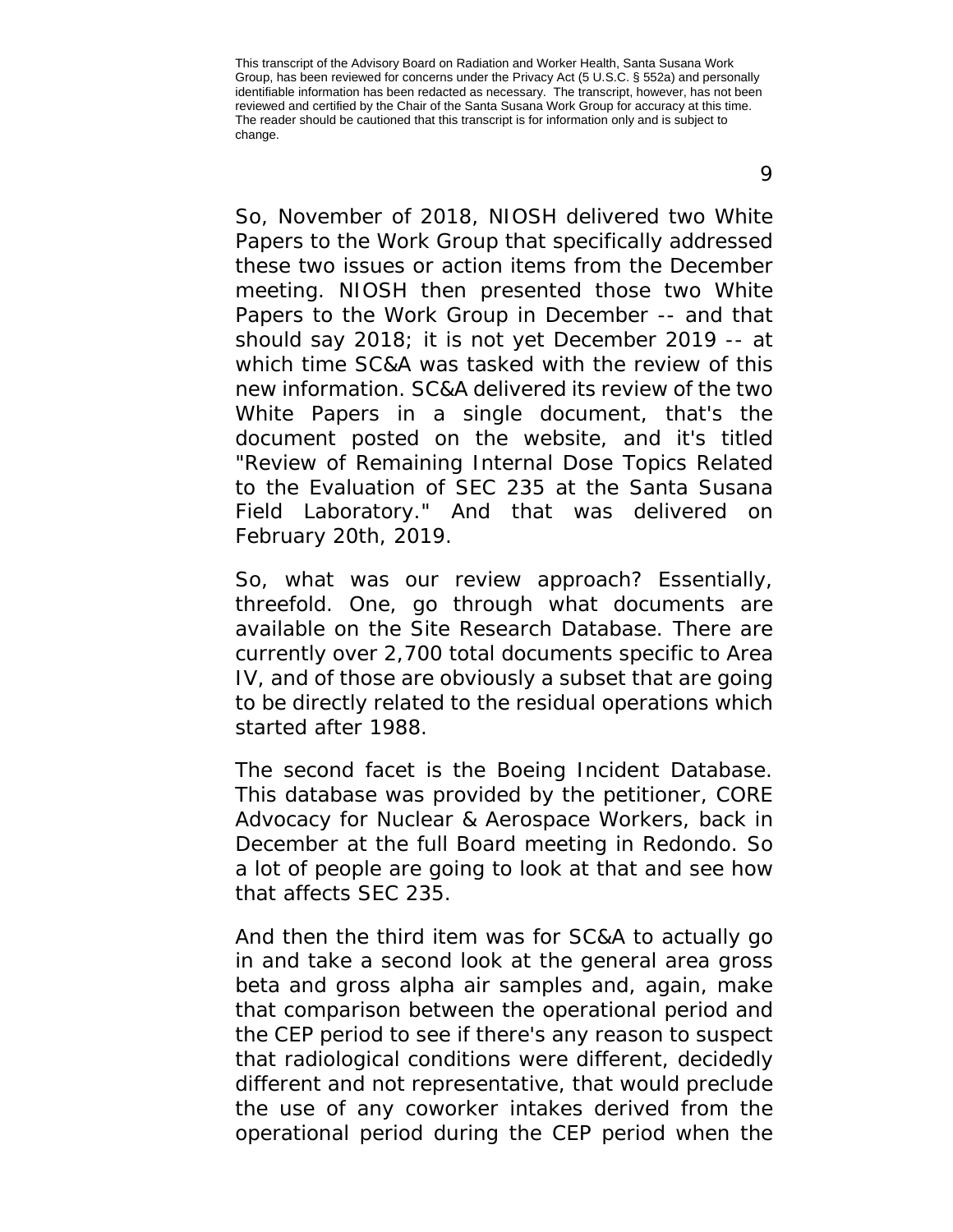bioassay values are invalid.

So that first task, the review of the SRDB documentation, right now, if you're following the report, this would be in Section 2.1 on Page 9.

So what was the purpose? Identify documentation of radiological projects that might have involved americium or thorium post-'88. Obviously, if there's still work going on with those two contaminants, they need to be dealt with.

And, secondly, to identify documentation specific to that CEP period that might give us pause over using the operational coworker intakes to reconstruct internal exposures during that time.

Member Anderson: I'm sorry. Let me break in. This is Andy. I just got on. Sorry I'm late.

Mr. Katz: Okay. Thanks, Andy, for registering. Thanks.

Member Anderson: Okay.

Mr. Barton: Okay. Welcome, Andy. I don't think you've missed too much so far. Just a little back story.

So on the SRDB there's apparently a few different document types, and I list them here but obviously that's not an exhaustive list, but they include the general area air, breathing zone samples, contamination surveys, environmental monitoring evaluations, any accident or incident reports, decontamination and decommission evaluations that were done, or any other planning or occurrence report.

(Simultaneous speaking.)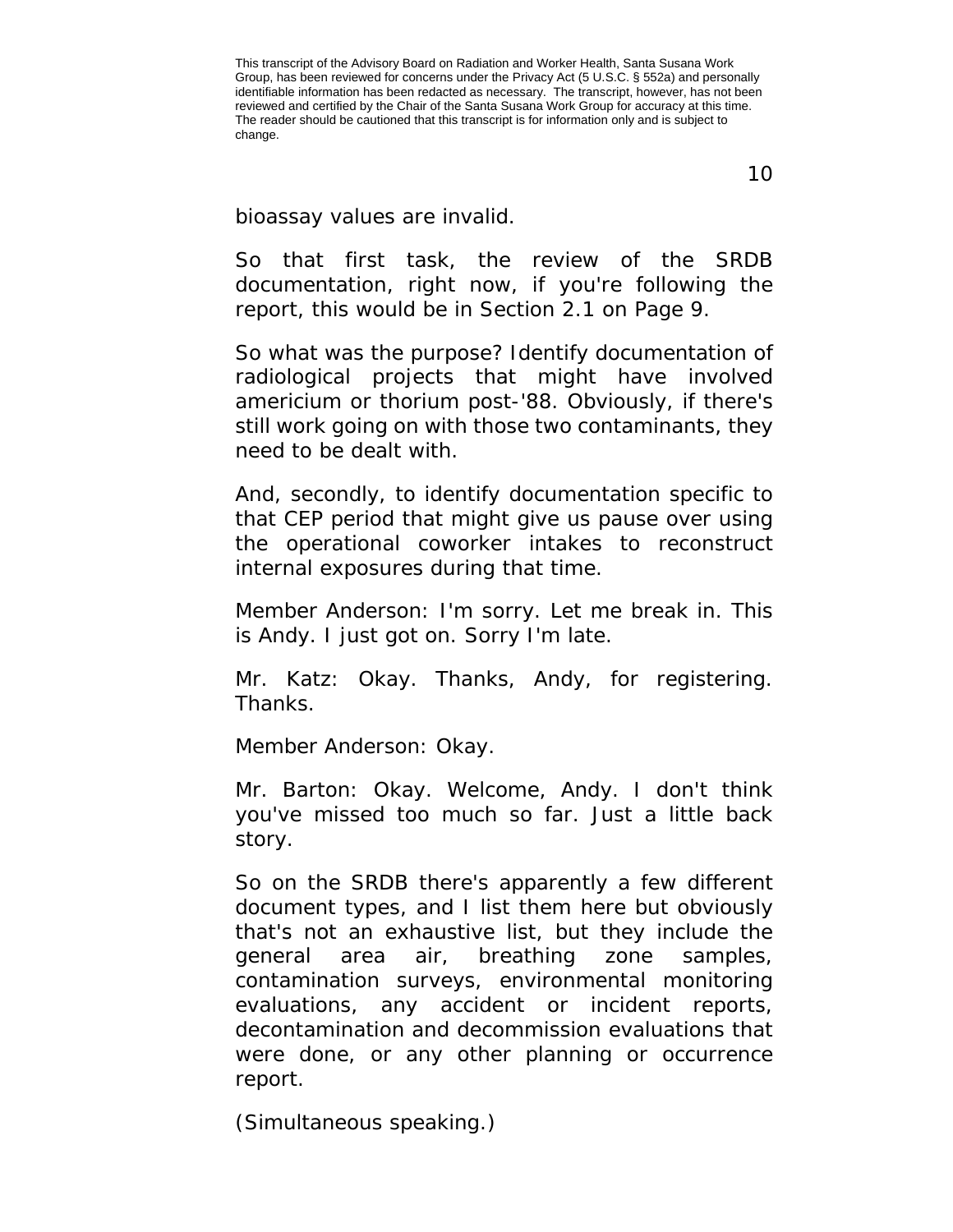11

Mr. Barton: The SRBD documentation also -- I'm sorry, was someone trying to ask a question?

Mr. Katz: I think someone's phone just wasn't unmuted.

Mr. Barton: I got you. Okay. So, the SRDB contained interviews with two former workers. Without actually mentioning what their job titles were or anything, just suffice it to say they were in positions that to have direct knowledge of the radiological conditions and projects that were going on.

So I pulled these quotes. And these quotes appear in Section 2.1 beginning on Page 13 and going on to Page 14, reflected on quotes as follows.

"As the various ETEC activities were terminated, the potential exposures to alpha-emitters reduced significantly. As mentioned above, the primary isotopes of concern became cesium-137 and cobalt-60. While alpha-emitters were also part of the source-terms in Building 20 and the RMHF, these were at very low levels and were not routinely found in the contamination surveys of these locations."

That was one quote. The quote with second worker who was interviewed: "It is my opinion that americium-241 and thorium would have been minor contributors, if any, to internal dose. It is likely that this rationale is why there were relatively few bioassay requests made historically for these radionuclides.

"If Am-241 and thorium had been a significant internal dose contributor in the workplace of SSFL or De Soto, then it would logically have also been a potential environmental contaminant. This is not the case as demonstrated by the USEPA. The USEPA Area IV Radiological Study (2009-2012)."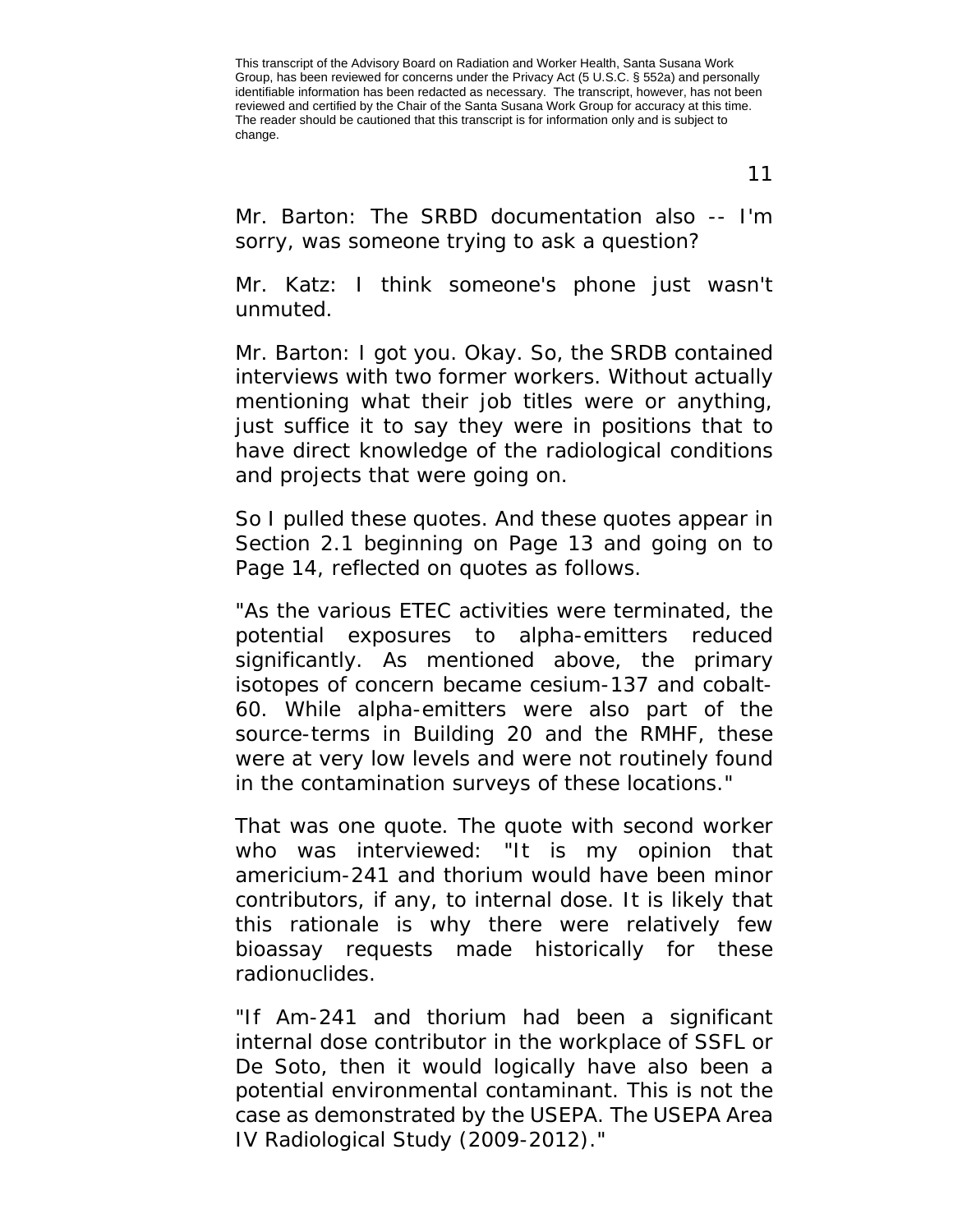"So, neither americium or thorium are or were an environmental issue. One could arguably extrapolate back and imply that it was also not a workplace issues at SSFL or De Soto, or at least less so than uranium, plutonium, and mixed fission products, for which we had more than adequate bioassay data."

So what did we conclude based on our review of the SRDB documentation? We did not identify any documents of significant thorium or americium operations, or unique exposure potentials which would represent an unmonitored exposure that could not be feasibly bounded. SC&A did not find evidence that suggests that the internal exposure potential during the CEP period was significantly different than the operational period, which would preclude the use of occupationally derived coworker intakes of plutonium, uranium, and mixed fission products.

So there's an internal coworker model in place based on the operational period, which is OTIB-80, I believe, and it develops intake rates for plutonium, uranium, and mixed fission products.

The second aspect of the review was the Boeing Incident Database, which I mentioned was provided to the Board, SC&A, and NIOSH back in Redondo at the December meeting.

So the purpose, again, to identify incidents involving americium and/or thorium in the post-1988 period at SSFL, and also identify radiological incidents specifically during the CEP period that might preclude the ability to perform dose reconstructions with sufficient accuracy.

Brief overview of the Boeing Incident Database. There are over 700, nearly 800 individual files in it. By my count, there were 71 files related specifically to the Santa Susana post-1988, 22 of which involve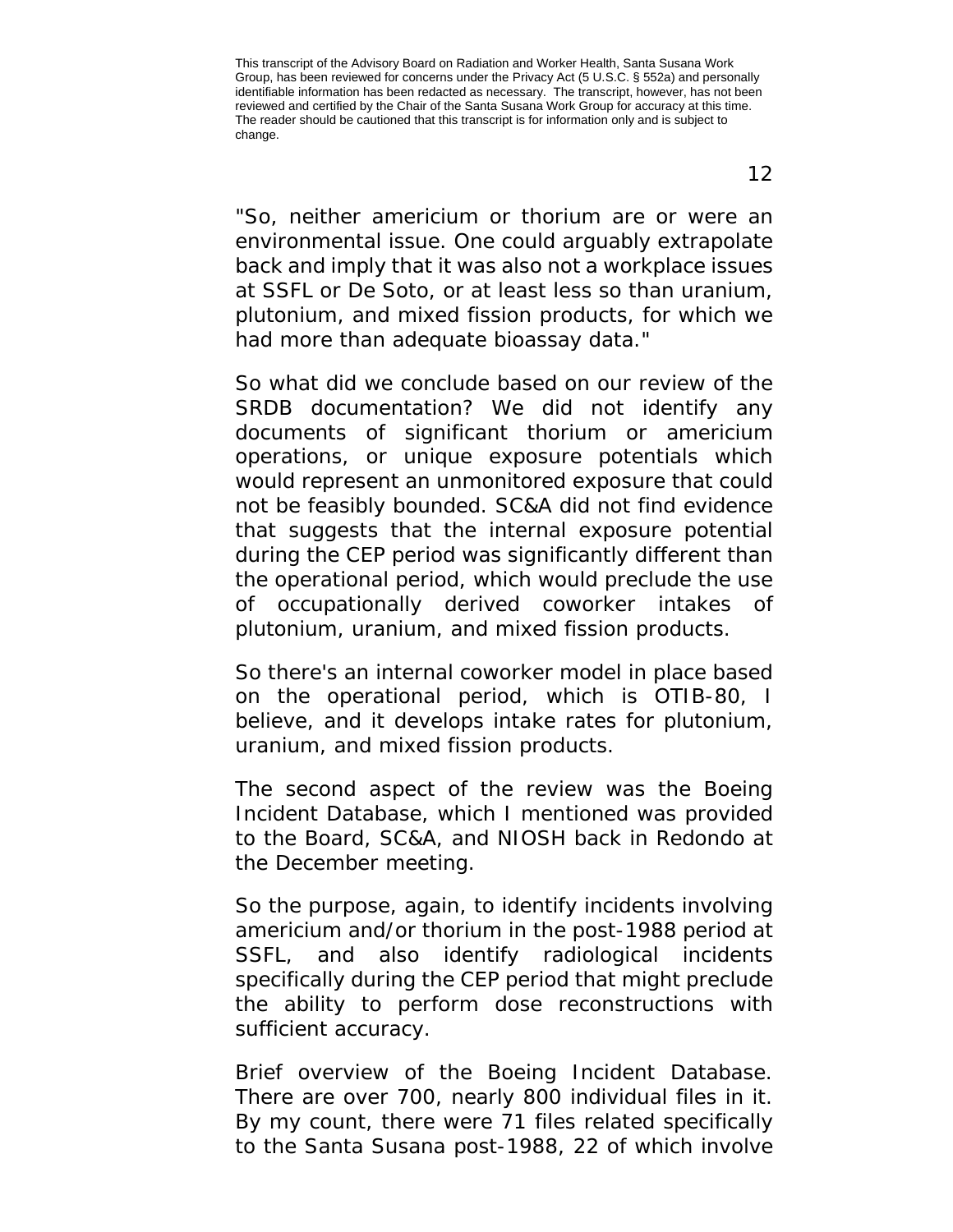a detectable spread of contamination. Ten of the files were related to set exams during the SEC 235 period. So that's that approximately two-year window in the early '90s when the bioassay data could not be trusted. Only one of those 10 actually involved a detectable spread of contamination.

The conclusions: after review of the incident database, we did not identify any incidents where thorium was identified. There was a single incident involving americium. It involved a smoke detector, which was an element not only at Area IV, but the other areas of the site at various points in time were using americium smoke detectors. In this case, while cleaning it a low-level contamination made it to the hands and the worker was immediately deconned and was negative.

I will make a note. That incident was not identified in our original review. That incident came to light as part of a separate review related to De Soto in SEC 246.

Also, the incidents we reviewed did not indicate a significantly different internal exposure potential during the CEP period and during other D&D activities in the years surrounding this CEP period or the during the operational period, for which coworker data is available.

And the third part was to evaluate the air sampling data. I mean that was the purpose, to evaluate the general area air samples, the gross beta and gross alpha. That's what they measured. And it was taken during the operational period and also the SEC CEP period. Again, this is to sort of bridge that gap between the operational period where we have a coworker model, we have a way to assign unmonitored doses, and the CEP period where we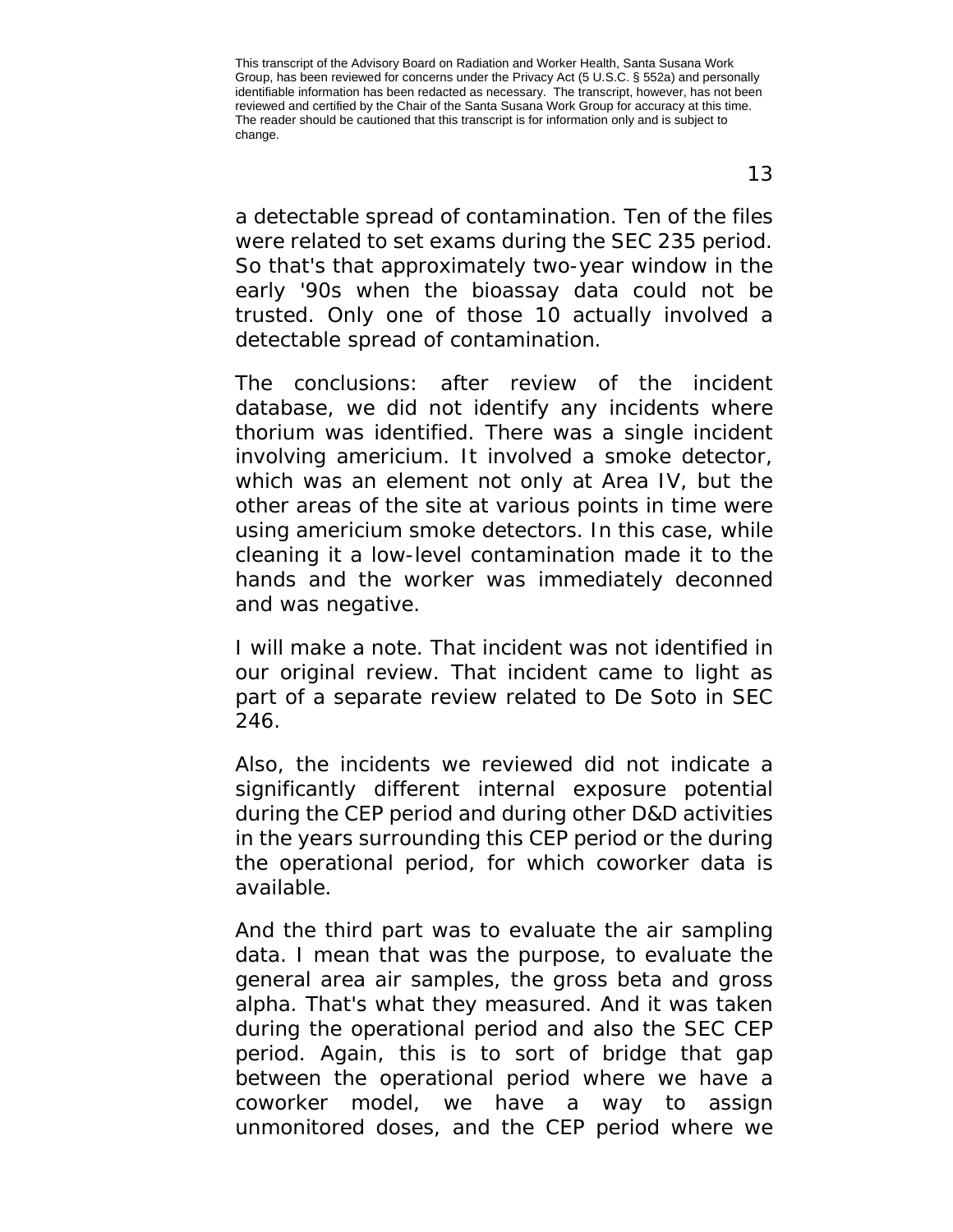cannot use the bioassay data.

And how do we do that and compare? One piece of evidence is to compare what are the general conditions in these various locations. And were they decidedly different in the CEP period to indicate that the exposure potential would not be bounded, or the exposure potential was not representative of the period where we have coworker intakes derived.?

So, the first chart in the Figure 1 in the report posted online -- let me see, that would be Section 2.3. That's Figure 1 beginning on Page 18.

So, here is a maximum gross beta measurement as found, I believe, it was in the hot laboratory. And what we have plotted here is, starting in 1976, you can see almost all of the values, even at the maximum, are either at or below the maximum permissible concentrations.

There are a couple towards the end of the '80s that are a little bit higher than that, but if you look at the whole, there doesn't seem to be a decidedly different trend compared to those values that are within the CEP period and denoted by those vertical red lines.

So, in between those two vertical red lines are the CEP period. Those are the max values, so the maximum observed air sample, general area air sample, that was recorded.

Here's a similar chart except now we're looking at the average. And here we can see the data begins in 1976, and up until about the early '80s the average gross beta air samples all really bound that CEP period.

And most of them, the one thing to really point out is, on average, they're all well below the maximum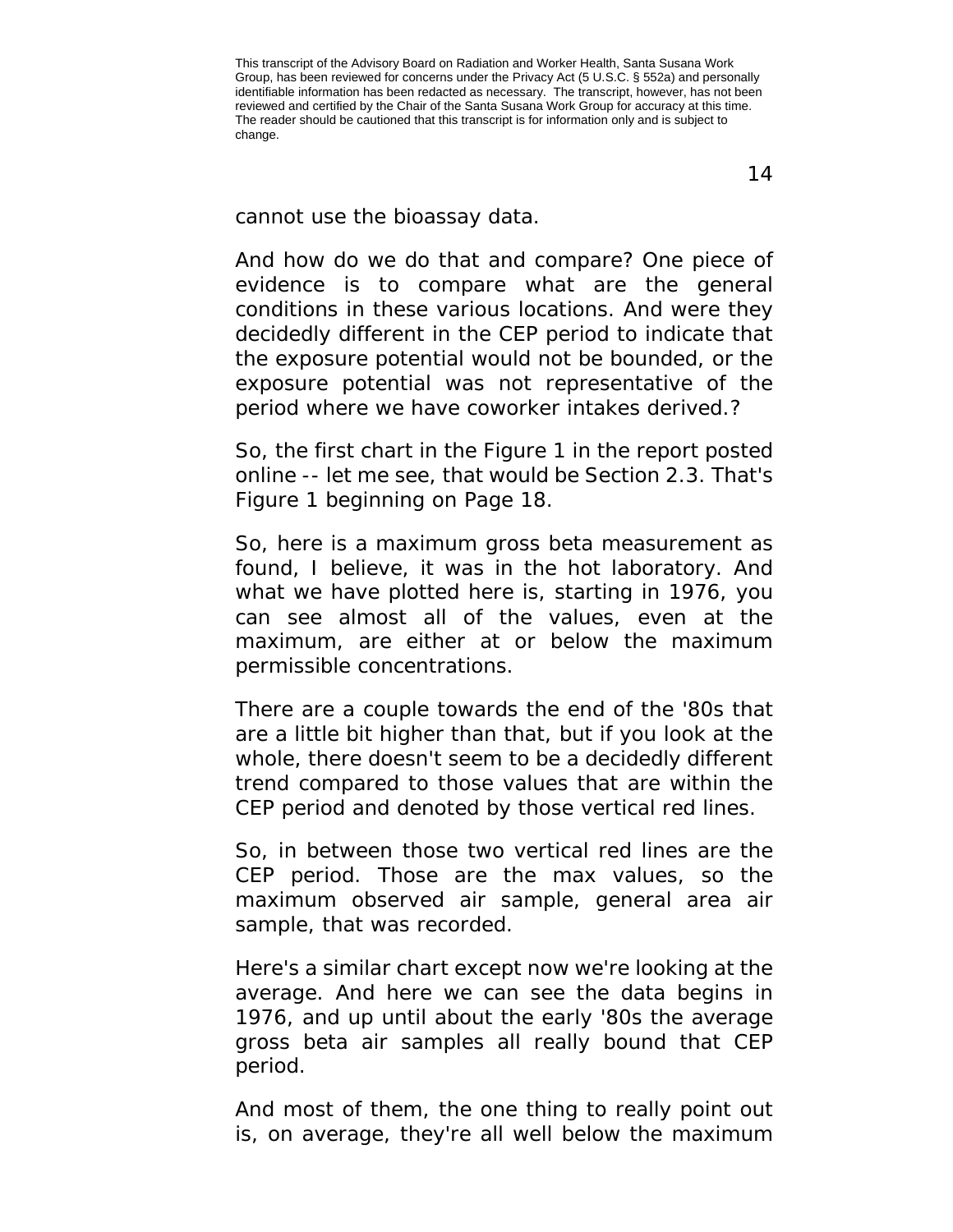permissible concentration, which is one times ten to the minus-ninth microcuries per cubic centimeter.

That was the gross beta. Now here again, we're looking alpha. These values begin in the early '80s from what's available. And, again, you have a couple years there in the '80s when the maximum gross alpha is sometimes well above the maximum permissible concentration. But, again, the purpose here is to compare these values with the CEP period.

And you can see, up until about 1986, they're all pretty significantly higher than the CEP period, and then from '86 to about late '87, they're pretty comparable. And then after 1988, they're lower, but then recall those years after 1988 are not considered collectable

Here's the same chart, but instead of maximum, we're looking at the average. And as we can see, again, we they start in the early '80s, and they're really all around that one -- it could have been a control limit of one times ten to the minus-14 microcuries per cc. And, again, up until about 1987 all those values bound what was derived in the CEP period. There's a couple of values in 1988 that are significantly lower.

What did we conclude from this? General area air samples at both the maximum and average quarterly levels, they help corroborate that the measured values for controlled areas during that CEP period were bounded by the operational period for both gross beta and gross alpha measurements.

The quarterly GA air samples during the CEP period were all several orders of magnitude below the maximum permissible concentration for both alpha and beta.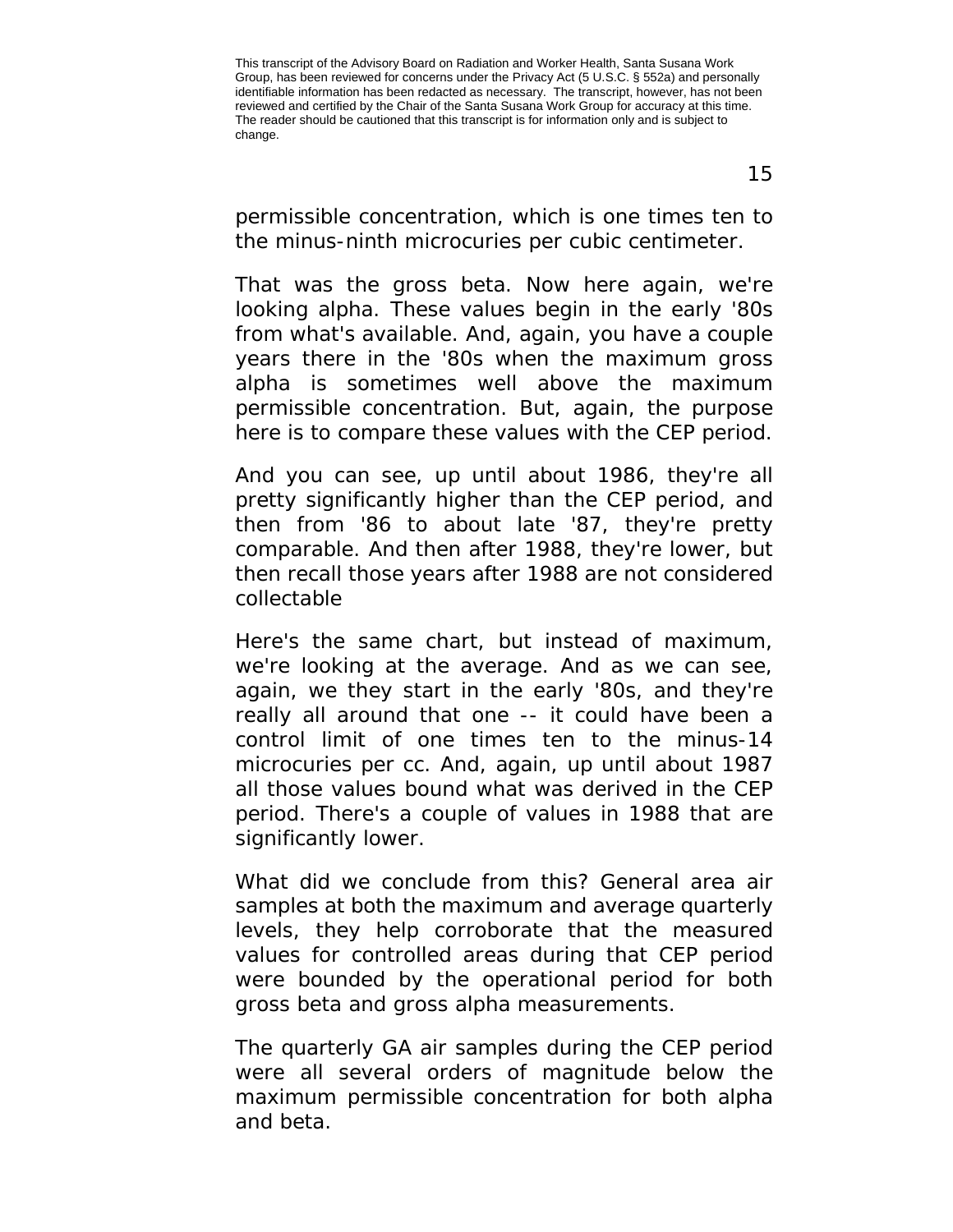And, based on this, we do not find any evidence in the available air sampling data that would suggest that internal exposure potential to the radionuclides of concern at Santa Susana would not be bounded by the operational bioassay data.

To summarize our review, remember there's really two main issues here, was there exposure potential of thorium and americium after 1988? And during the SEC 235 period -- again, that's August 1991 to June 1993 -- was there any reason to suggest that radiological conditions were decidedly different that it could not be represented or bounded by the period for which we have coworker intakes?

For the thorium and americium, the available documentation doesn't indicate a source of exposure to thorium and americium that cannot feasibly be reconstructed with sufficiently bounding methods and assumptions.

Well, what does this mean for the dose reconstructions? The current NIOSH method assigned ambient, otherwise known as environmental, intakes, for thorium and americium during the SEC period. Again, that's the CEP period, the two-year window, and also the surrounding residual period.

These intakes are based primarily on stack emissions and they generally apply to non-radiological or unexposed workers in dose reconstructions under the auspices of this program.

So, one, the main suggestion that we took away from this, and it's contained in our conclusion section, is alternative occupational model may be appropriate for americium and thorium. And we don't have bioassay data, but we do have breathing zone, general area monitoring results. We also have the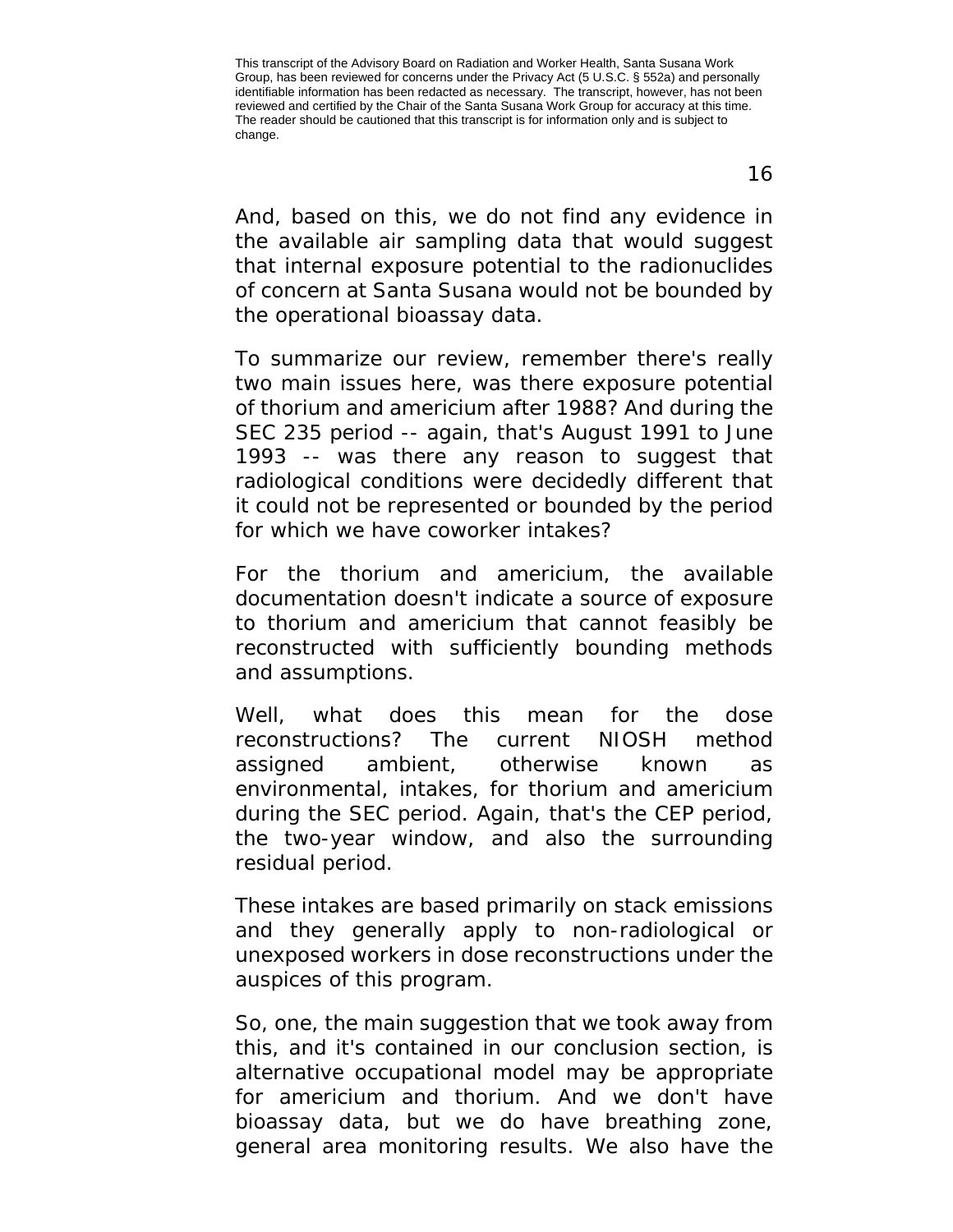administrative airborne contamination limits that we could possibly use to come up with an occupational intake of those radionuclides, aside from the standard ambient doses, which, again, are generally applied only to workers who were unexposed but possibly onsite.

Specific to the SEC CEP period -- which, again, August '91 to June '93 -- we did not find evidence in evaluation of the air sampling data, the SRDB documentation, or the Boeing Database to suggest that internal dosage instruction is infeasible using the operational coworker analysis.

Some additional developments since the release of this report. CORE Advocacy for Nuclear & Aerospace Workers, which is the petitioner, notified NIOSH on January 28th of this year that approximately 1,463 boxes of DOE records relevant -- well, that should really say potentially relevant -- to Santa Susana Field Laboratory have been identified. The exact contents of those boxes and their relevancy is not currently known, but per the information supplied by CORE Advocacy, these boxes are scheduled to be made available no later than this fall, 2019.

So, that ends my presentation. I'd be happy to answer any questions.

Chair Schofield: Work Group Members?

Member Beach: Yeah, I don't know how relevant this is, but we did note at the last meeting that the coworker model, there are several open findings and observations. Is there any date at which those will be addressed or --

Mr. Katz: I think that's a question for Lara.

Dr. Hughes: Yeah. So, I think they're kind of in a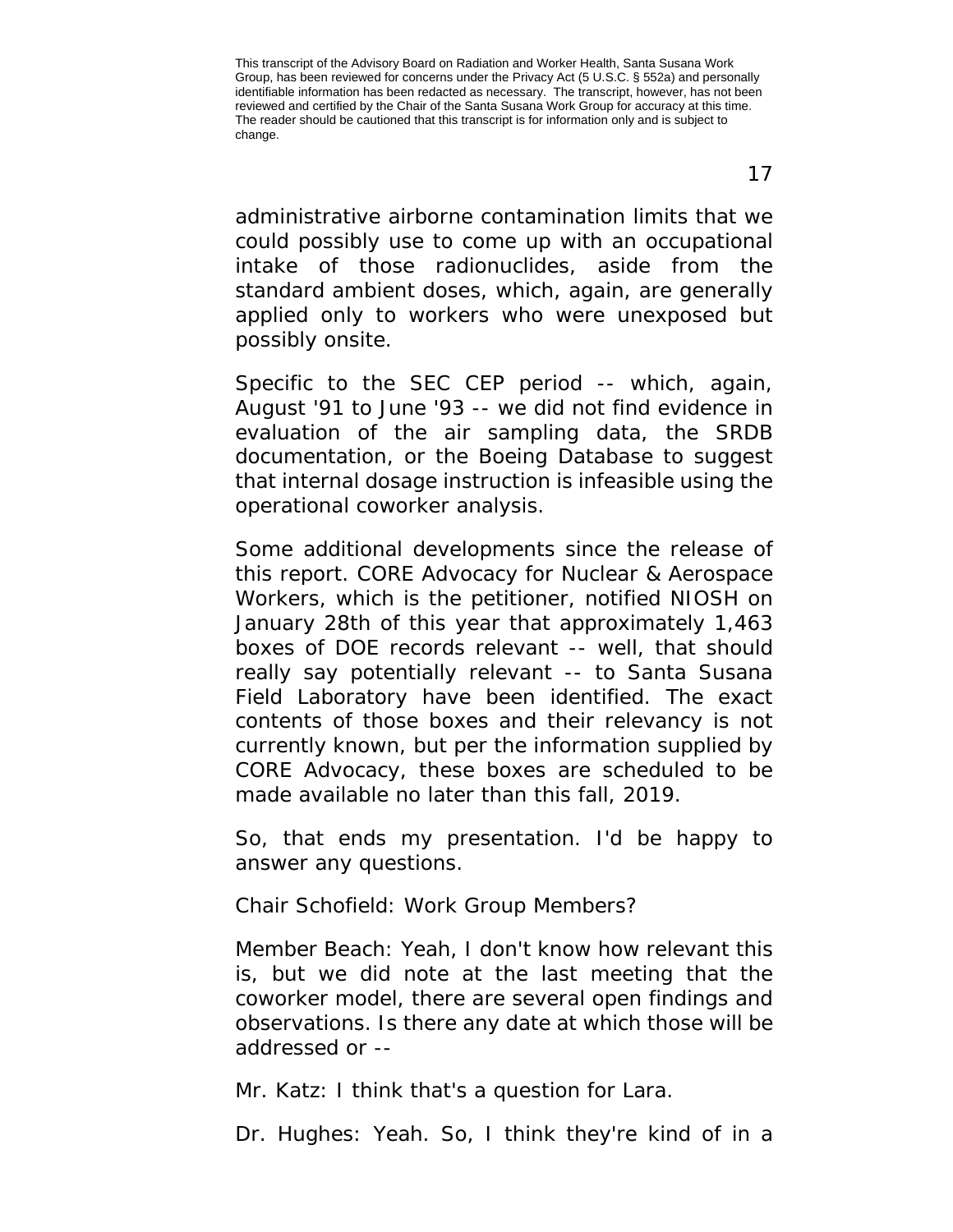holding pattern until the SEC issues have been resolved. And, once that's done, we will address those. Those are all -- it's my understanding that those are all non-SEC. They're typical issues and once we, you know, once the SEC work has concluded that we would pick those back up and resolve those, if possible.

Member Beach: Okay. That makes sense. And maybe there's some -- and I don't know, Lara, if this is for you. There was some surrogate data we were talking about early on. Would you remind me if any of this would -- are we still going to use some surrogate for this does reconstructions?

Mr. Katz: Lara, is that -- is there surrogate data involved here?

Dr. Hughes: No, there is not.

Member Beach: Okay. That was a much earlier report I was looking, at and I didn't recall how that was - what the conclusion was. Thank you.

Mr. Katz: Other Work Group Members have questions?

Member Beach: If no one else has anything right off the top, Lara, in SC&A's summary and conclusions they talked about a -- oh, gosh, where is it -- another way to -- let me find this and I'll ask my question again in a sec.

Mr. Barton: Josie, I think what you're talking about is one of our suggestions was, currently, the way dose reconstructions would be performed is they only have environmental or ambient assignments of americium and thorium, again, based on stack emissions.

So, even though we don't have the traditional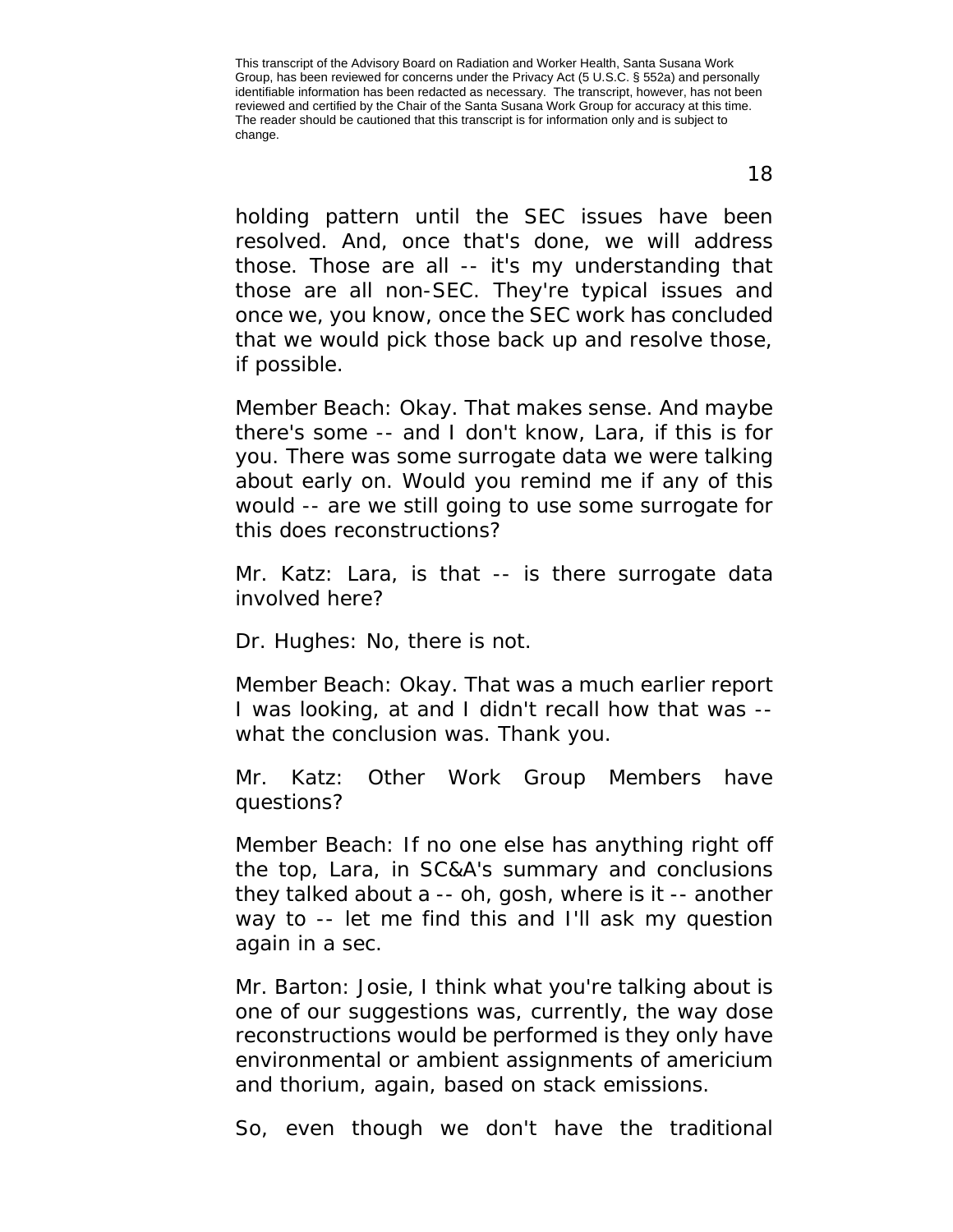bioassays with which to formulate any sort of

coworker intake, there might be other methods available using either, you know, the general air sample data, breathing zone administrative limits, to come up with a more occupational-style assignment of americium and thorium. You know, anything that might be encountered while doing D&D work on old ventilation systems or removing glove boxes, that sort of thing. Because as it stands right now, there's really no occupational intake assigned. It's all ambient, which, again, it's really used for the unmonitored worker and who didn't need to be monitored because they were not exposed, but might still have been onsite and gotten some sort of ambient intake.

Member Beach: Yeah. Thank you, Bob. I guess I might actually started talking and that's correct. I was curious if Lara had looked at that or had any comments.

Dr. Hughes: Yeah, I have a question. So you say we would only assign ambient or environmental intakes -- you refer to what's currently the SEC period, right, which would be up until 1988, because in those -- in that period when we found that internal dose reconstruction is infeasible, we would not assign internal dose for those nuclides.

Now. from 1965 to 1988, that would refer to thorium and americium. In that period we would assign internal dose from uranium if data is available for a worker or from the coworker model. So if you refer to the CEP period, we would either assign ambient or the environmental intake or we would assign coworker dose.

So and I'm just trying to clarify what's your first bullet point on Slide 19, what exactly -- what exactly that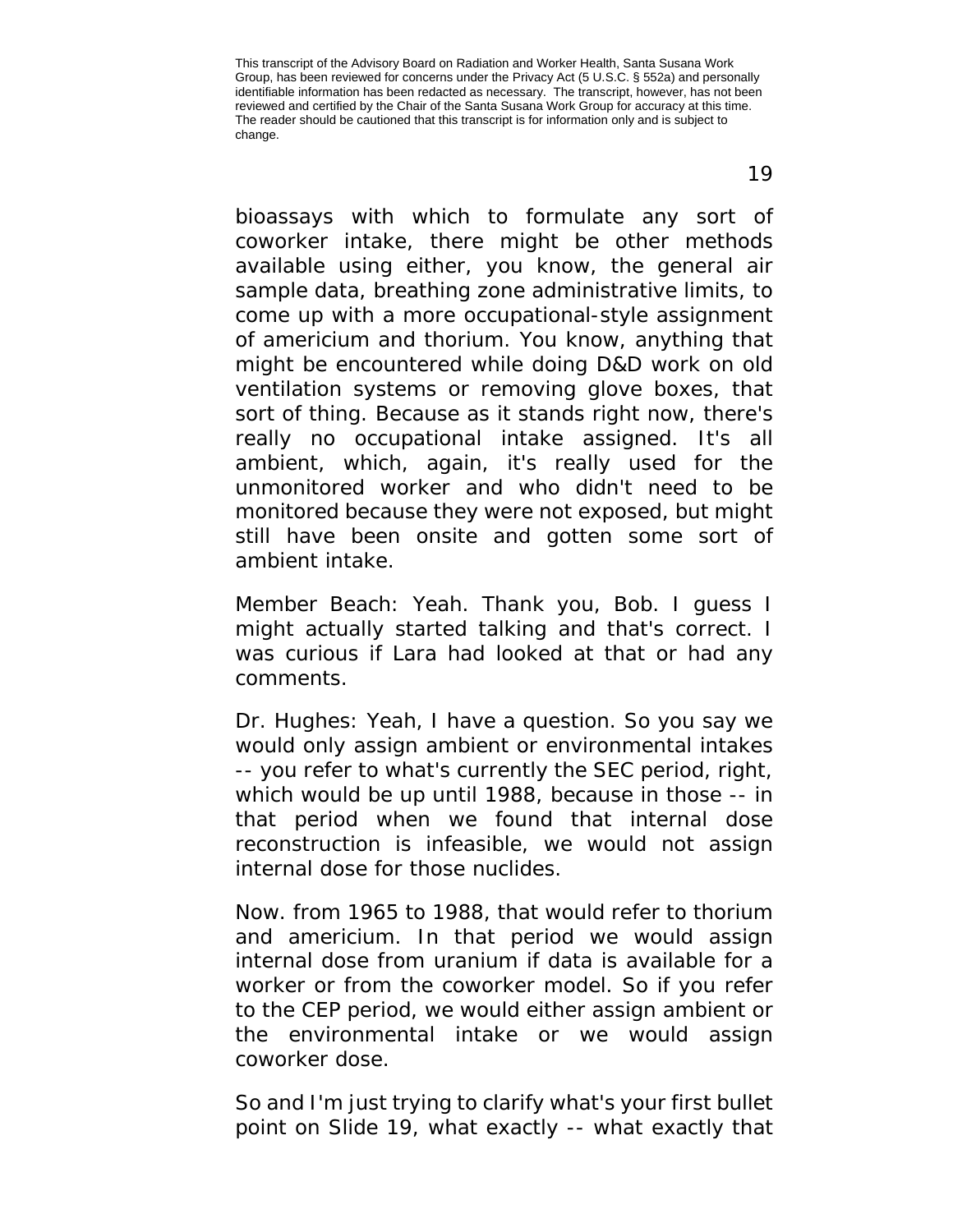means. If you go back to this rest in the breathing zone, yeah, I mean, we can certainly look into, you know, what's available on the breathing zone. You know, there is a fair amount of breathing zone data available during the CEP period. And whether or not that could be used for dose reconstruction or if it's possible to develop some kind of model. I mean, we'll look into it. I'm not sure, you know, what extent - to what extent, but certainly we will.

Mr. Barton: Okay. And just to clarify, Lara, I am talking about that period after 1988. I realize that the SEC prior to 1989 is based on americium and thorium and is infeasible to reconstruct. We don't create a coworker model to reconstruct doses that are infeasible. So I'm strictly referring to this residual period after 1988.

Dr. Hughes: Okay. Thank you. And, yeah, that makes sense. Thank you.

Mr. Katz: Any other Work Group Member questions?

Member Beach: Well, this is Josie again. What's the impact of the box of records that were found? Is this something we need to hold off on until those are captured and at least have a brief outline of what's in the boxes?

Mr. Katz: Well, Josie, I mean, this is comparable to a million other situations, but, I mean, with information we don't have and don't know about, that's not normally a reason to wait on an SEC. If you have new information, then you can submit a new petition if your new information indicated something was unknown before.

In this situation, it has nothing but a prospect for a whole bunch of boxes. We don't know what's in them. They don't relate, necessarily, to the matrix question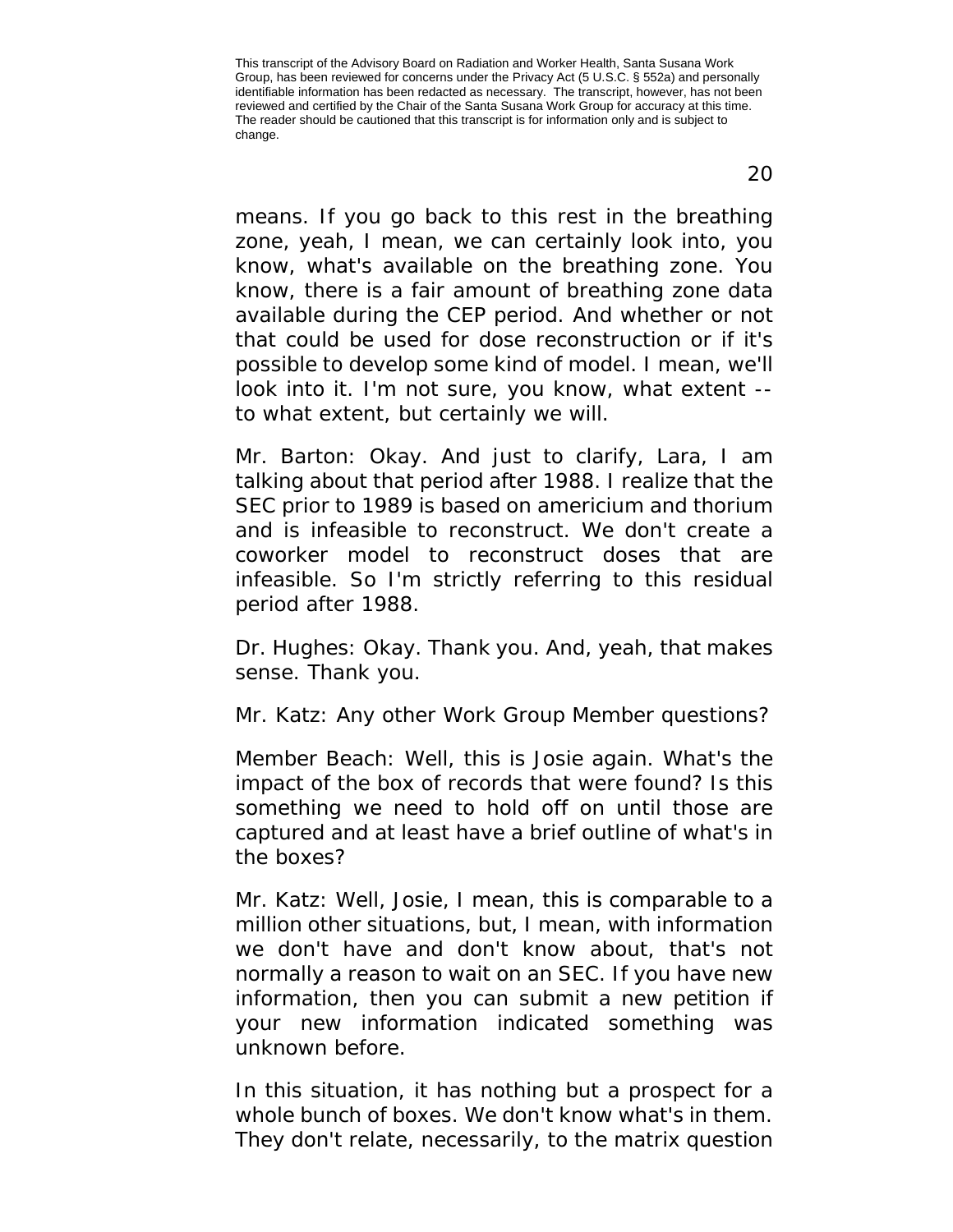that's on our plate. So, it isn't in and of itself a reason to sit on the SEC petition. Because, again, if it's new information, absolutely, then either NIOSH can reopen on its own for an 83.14 if there's information that indicates some exposure that wasn't known about. And, of course, the petitioner could also submit a petition based on new information.

Member Beach: Okay. Thanks.

Mr. Katz: Sure.

Chair Schofield: I have just one quick question. Are you actually considering using stack emissions? I'm assuming they had good HEPA filters on all their ventilations, so the stack emissions would significantly be lower than the breathing zone, general area breathing side of the building.

Mr. Barton: Yeah. Hi, Phil, this is Bob. I think it kind of ties into what Josie's question was. When we talk about the stack emissions, that's for developing what's known as environmental or ambient doses.

And what you do with those is you assign them to workers who really didn't enter radiological facilities. They were essentially unexposed but might have been exposed to the ambient levels outside of the radiological facilities.

Now, if you're a radiological worker, it's a different ballgame, and that's where the suggestion to use a general air breathing zone or some combination areas outside the radiological areas as a method for assigning doses.

Chair Schofield: Okay. That clarifies the question I had.

Member Field: This is Bill. So, I had a question. I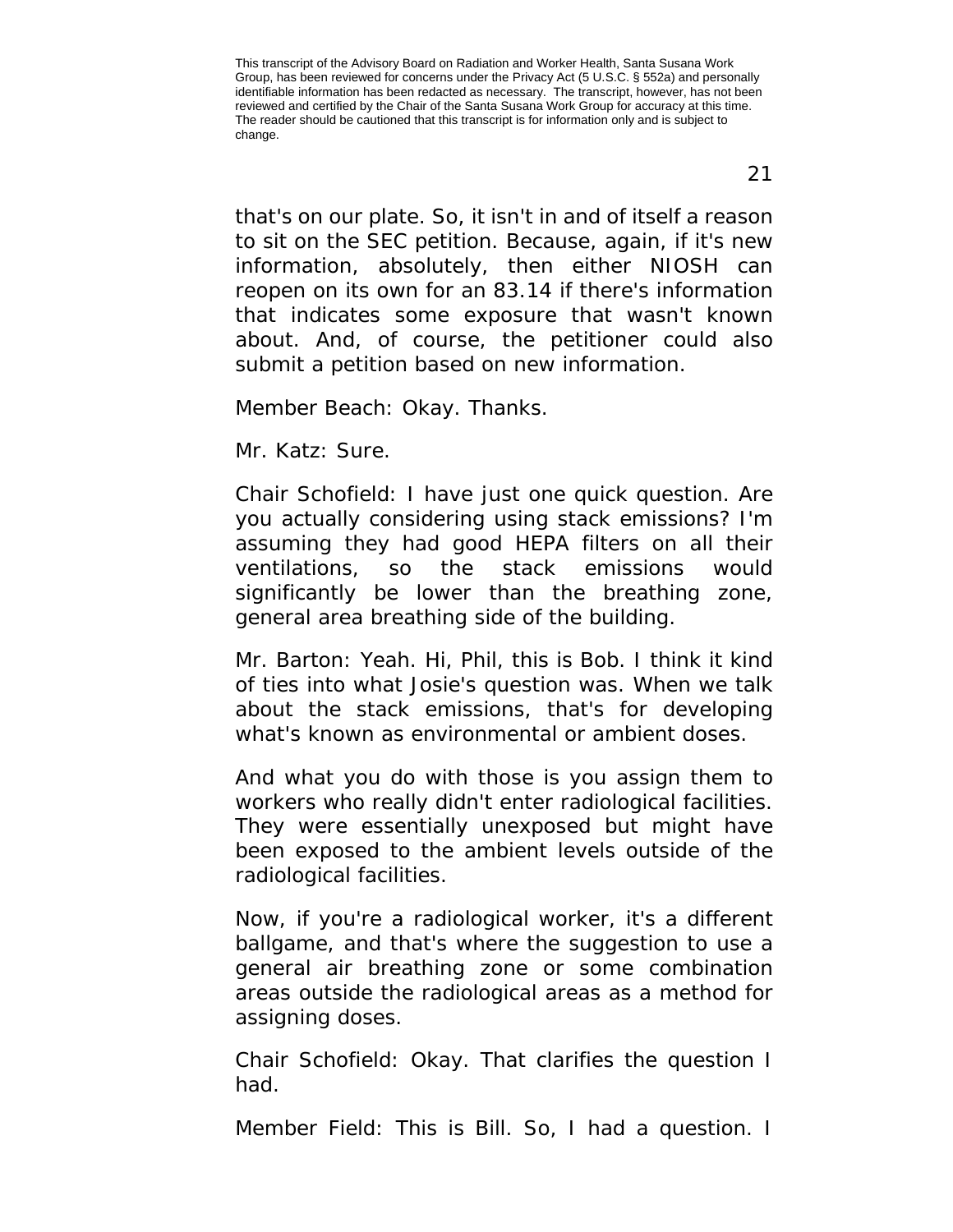thought the presentation was very well-developed and well-laid out and very easy to understand. I just have a follow-up question. Josie had similar questions that I had. But it says these boxes, will they actually be captured and will the contents at least in summary form be available for perhaps a future review as a petitioner?

Mr. Katz: And I think the answer to that is yes, the petitioners indicated that these would be available in the fall, at some point this fall.

Member Field: Okay.

Mr. Katz: And so, presumably, DCAS, in coordination with SC&A, would have to at least determine what's in those boxes at a box level, and decide whether it might be relevant for --

Member Field: That's what my question was, whether they'll be considered, at least a summary of the contents. That's a lot of boxes.

Member Beach: This is Lara. I would like to weigh in. This is something we have, when we received this list of boxes, we have checked with the records facility in Cincinnati and they basically -- they weren't quite clear on -- this list wasn't exactly matching with their list.

But it's my understanding that we have already seen some of these boxes and reviewed them and also what is happening is that if we get new shipments from DOE related to Santa Susana, they notify the ORAU data capture team. And they will go and review the records and pull what they feel is needed for the project.

So this is an ongoing operation. We just collected in the last month something like 4,000 pages of, you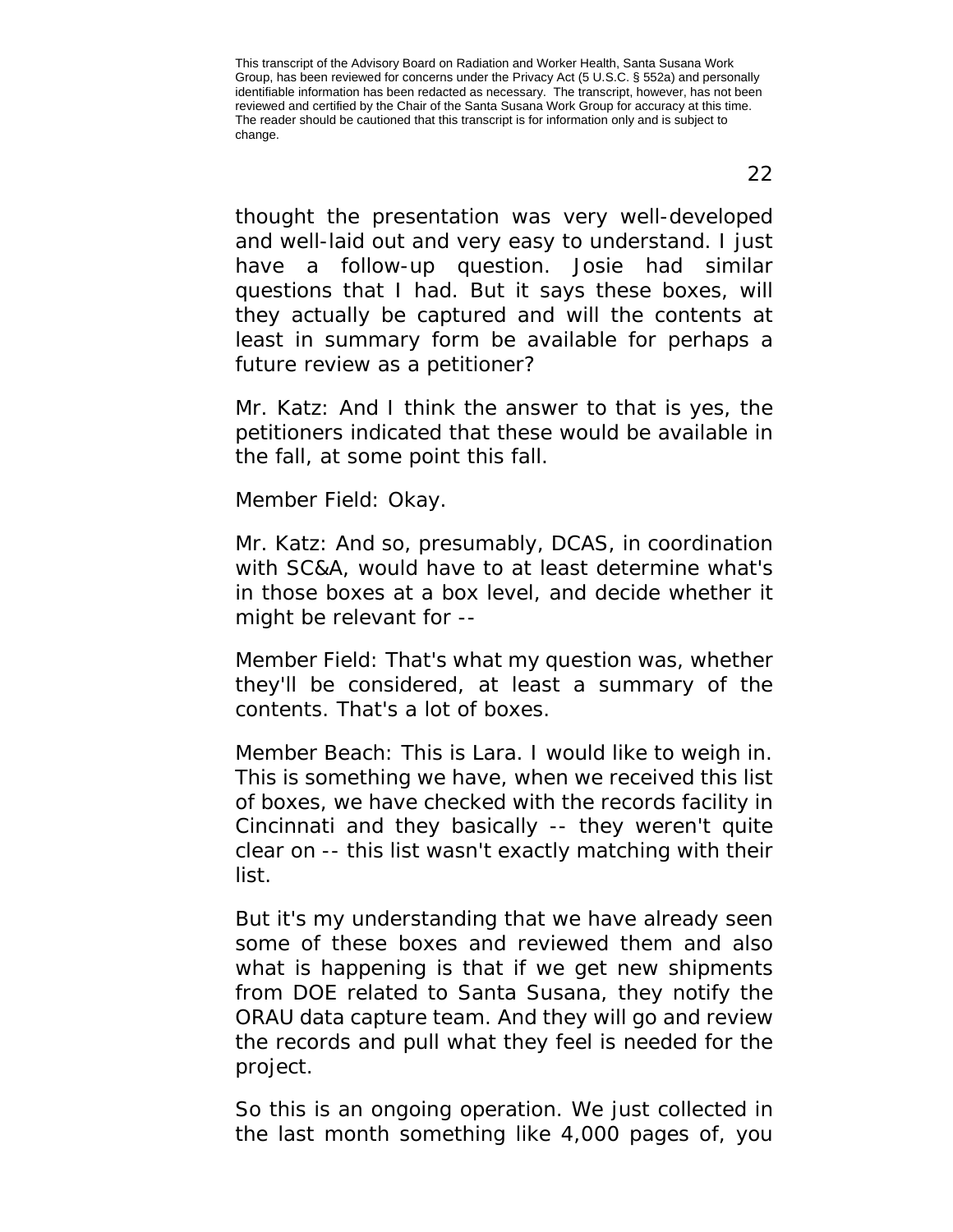23

know, records that we didn't have previously.

Now, it didn't turn out to be anything. It's mostly, like people said, like logbooks that contain bioassay data, and all this stuff is then put in our Site Research Database and it's reviewed along with ongoing work.

So whenever something becomes available, we go and check and collect what is needed.

Mr. Katz: The bottom line is, Lara, that you will notice if there's anything new in the material?

Dr. Hughes: Yes, absolutely.

Mr. Katz: Yeah. Thank you. Any other Work Group Member have questions?

Okay. Then, Phil, I think the next on the agenda is the petitioner's opportunity comment. D'Lanie?

## SEC Petitioner Comments

<span id="page-22-0"></span>Ms. Blaze: Hi, this is D'Lanie Blaze, the SEC petitioner. Thanks for the opportunity to review the report, and I have a couple of observations. I think that the EPA radiological characterization study that was referenced by the Boeing employees that were interviewed is a very valuable study.

And this morning I emailed the Work Group. This is maybe the second or third time I submitted it to NIOSH, a list of approximate 50 facilities in Area IV where EPA identified americium-241, thorium and its associated progeny to be among the radionuclides of concern in 2011 and 2012.

These are also locations that are still missing from the Santa Susana Site Profile. And I also turned in EPA's synopsis of the Building 4023 operations history, which includes a lot of information about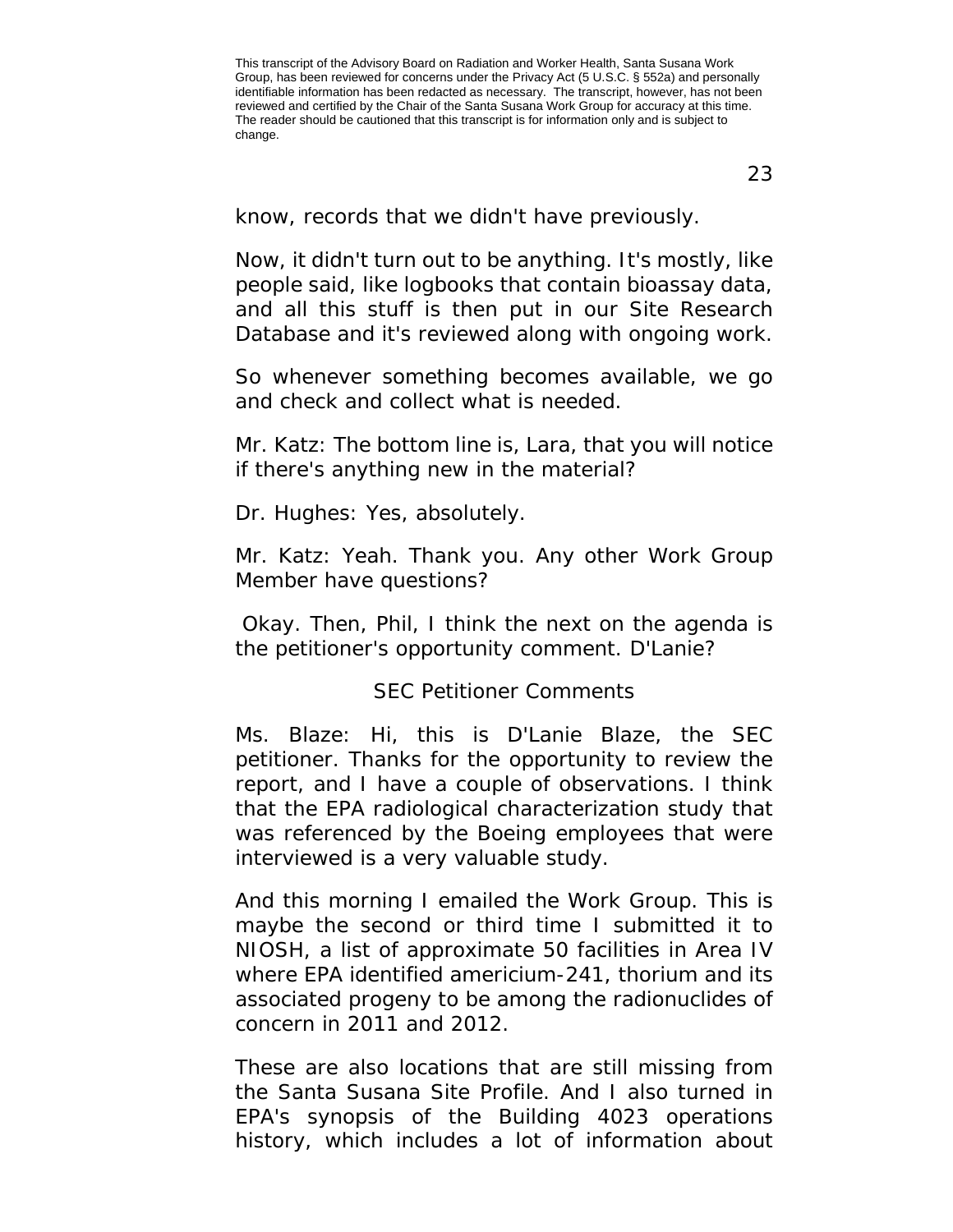TRUMP-S processes. There are many indicates that it wasn't just the material storage route for this program at Santa Susana. There was actual research and processes resulting in americium-241 concerns.

Another observation that I had that might be relevant is in this OTIB on Page 58 NIOSH acknowledged monitoring up to 1993 among inspectors, mechanics, electricians, and other job titles that may be at risk of exposure. You might want to look at that.

And I have submitted a Freedom of Information Act request for the box contents for all of the boxes contained in TRUMP-S. There's a serious of, I don't know, six or seven boxes that indicated they contained transuranic TRUMP-S documentation. So, that's outstanding.

And I think that's about it, really, that I have. SC&A did a great job on the report, and thank you very much.

Mr. Katz: Thank you, D'Lanie. Any follow-up questions?

(Pause.)

Member Beach: Ted, this is Josie. I don't have any more questions at this time.

Member Field: I don't either.

Mr. Katz: Okay. Well, Phil, we need a Work Group proposal for going forward here.

Chair Schofield: Well, oh boy. I'm just -- well, I'm kind of worried a little bit about those boxes, but like you said, we can't really, -- we may have to reopen some at this point.

Mr. Katz: Yeah. I mean, Phil, I don't think that's a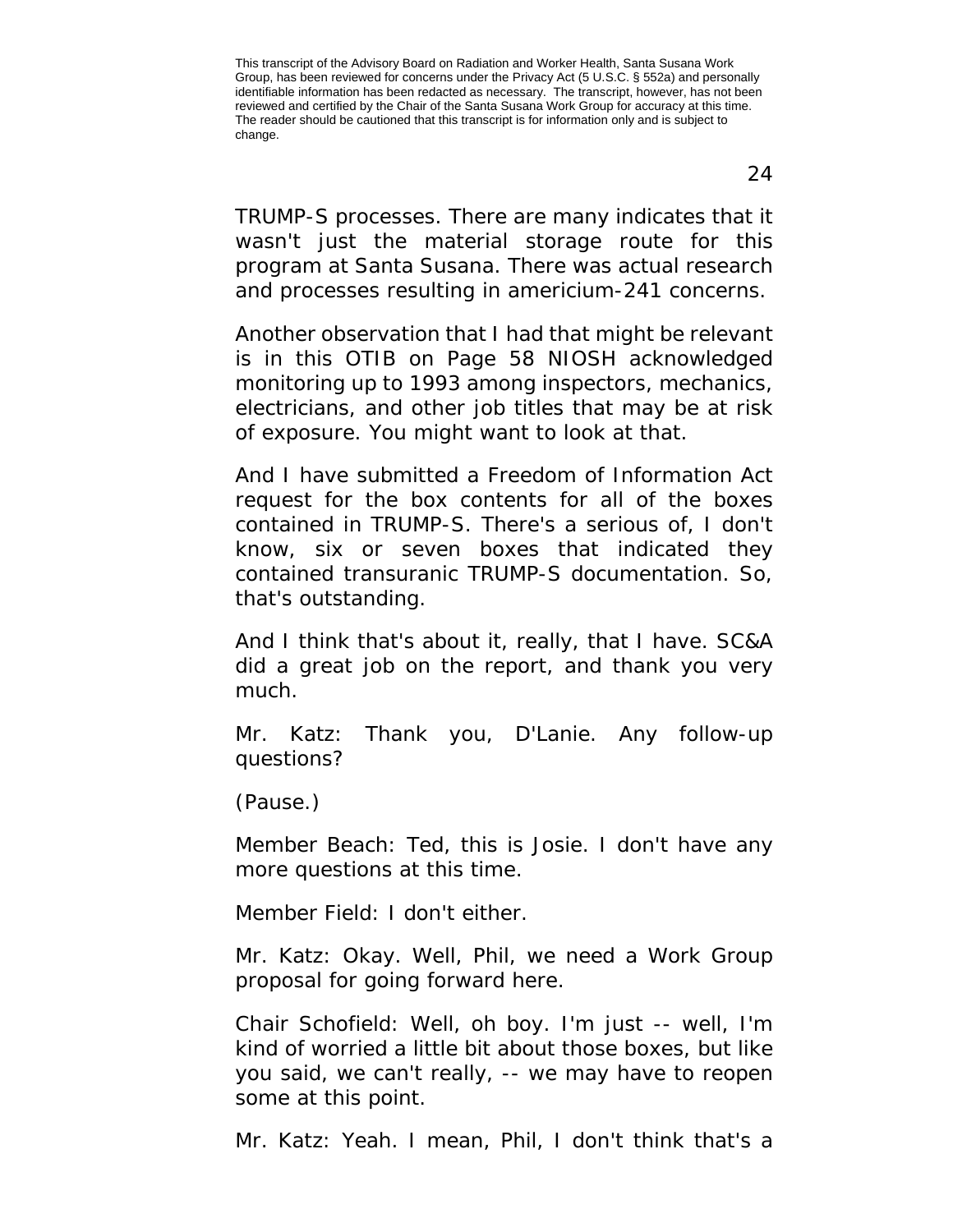worry, because, again, if there ends up being something new in those boxes, that'll get attention and that will be a basis for NIOSH or the petitioner to reopen, whoever I guess wins the race on that.

Chair Schofield: Yeah, I have to agree with that.

Mr. Katz: Yeah. So I think, as with all of these sites, the door is never closed. It's always open for new information.

Member Beach: So, this is Josie. I don't think that what D'Lanie sent out this morning, I don't think Bob's had a chance to look at it. I just got it maybe a half hour before this meeting.

And I guess my question, I was prepared to move forward, but now I'm wondering if SC&A shouldn't look at this, these two papers that D'Lanie just sent to the Work Group.

Member Field: Yeah, I haven't even seen that yet.

Mr. Katz: Well, I didn't even receive it. So I'm not sure how this would work.

Member Beach: That's why I'm questioning it, because it came so late, but it deserves a glance, I would say, from SC&A, at least.

Mr. Katz: Well, I think what I would suggest would be that the Work Group move ahead with a recommendation provisionally. There's still time for SC&A to have a look at what D'Lanie had sent and it's  $-$ 

Ms. Blaze: I apologize, you guys. I gave this to LaVon over a year ago in support of an SEC. So I really was under the impression that everyone had this information.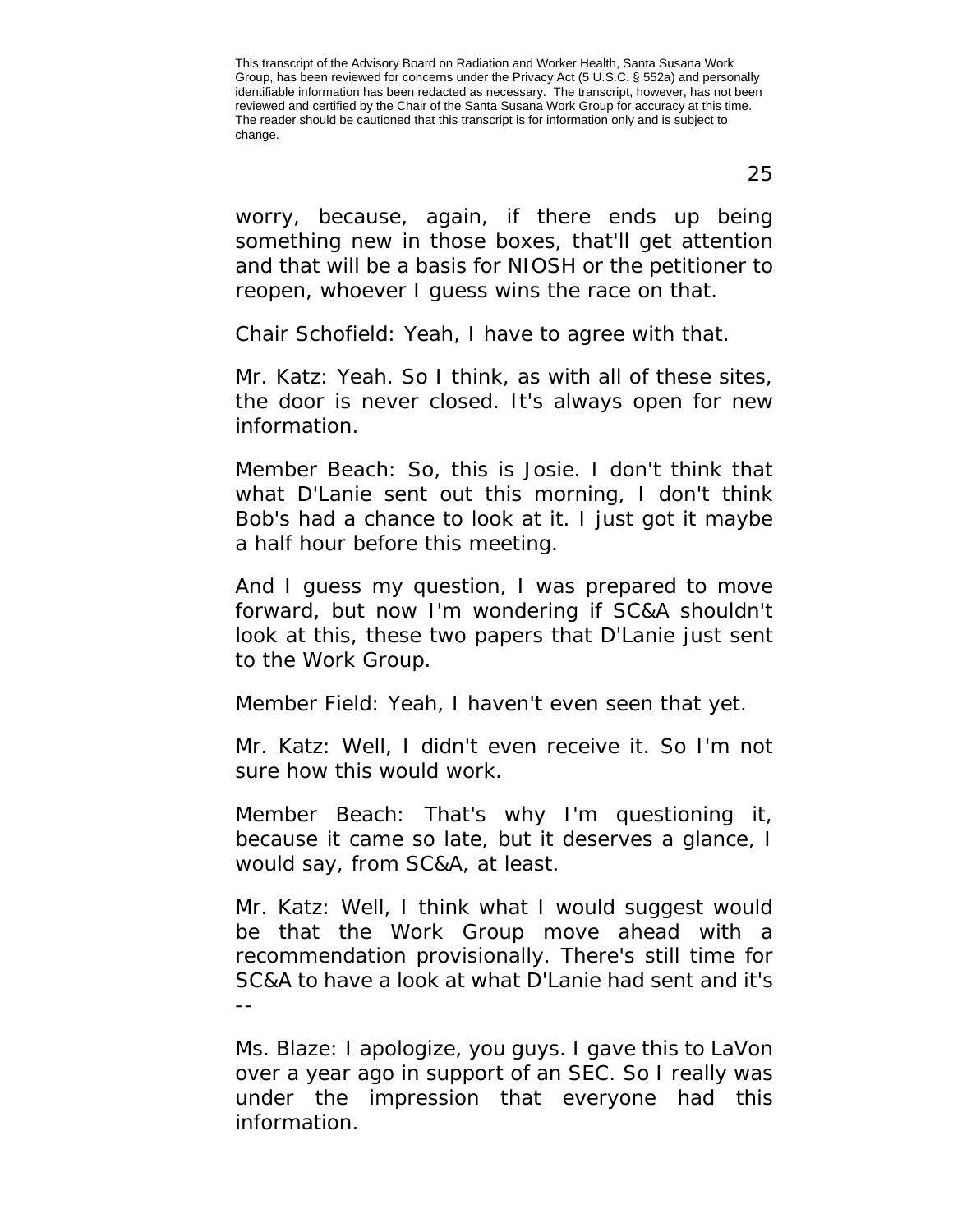Mr. Katz: Well, D'Lanie, if you did get it a year ago, it's probably has long past been looked at by DCAS, so but that's -- and SC&A has had access to everything that DCAS has had. So it's not necessarily new at all --

(Simultaneous speaking.)

Mr. Katz: So my suggestion, again, even more so having heard that, is that you go forward with a proposed action. And I still would say, Bob, by all means, take a look at that, and see if that raises your eyebrows on anything SC&A missed before. And Lara can have a look at that, too, in case this is something that somehow fell through the cracks. But, go forward with the plan, and then we can revise in realtime if you find something that would end up changing our course.

Okay. Does that make sense?

Participant: Yes.

Mr. Katz: So I think we have -- I mean, I think I've heard a consensus, so I think we need a recommendation. And then we need a second for that. A motion, in other words, and a second, and then we can sort out who will take that and so on.

Member Field: I think, right now, I don't see we have enough to grant an SEC at this point, for 235.

Mr. Katz: Right. So we've closed 235. And the recommendation is to concur with NIOSH that dose reconstruction's feasible for the remaining period.

Member Field: Yes. I second that.

Mr. Katz: And Bill seconded it. And all in favor?

(Chorus of ayes.)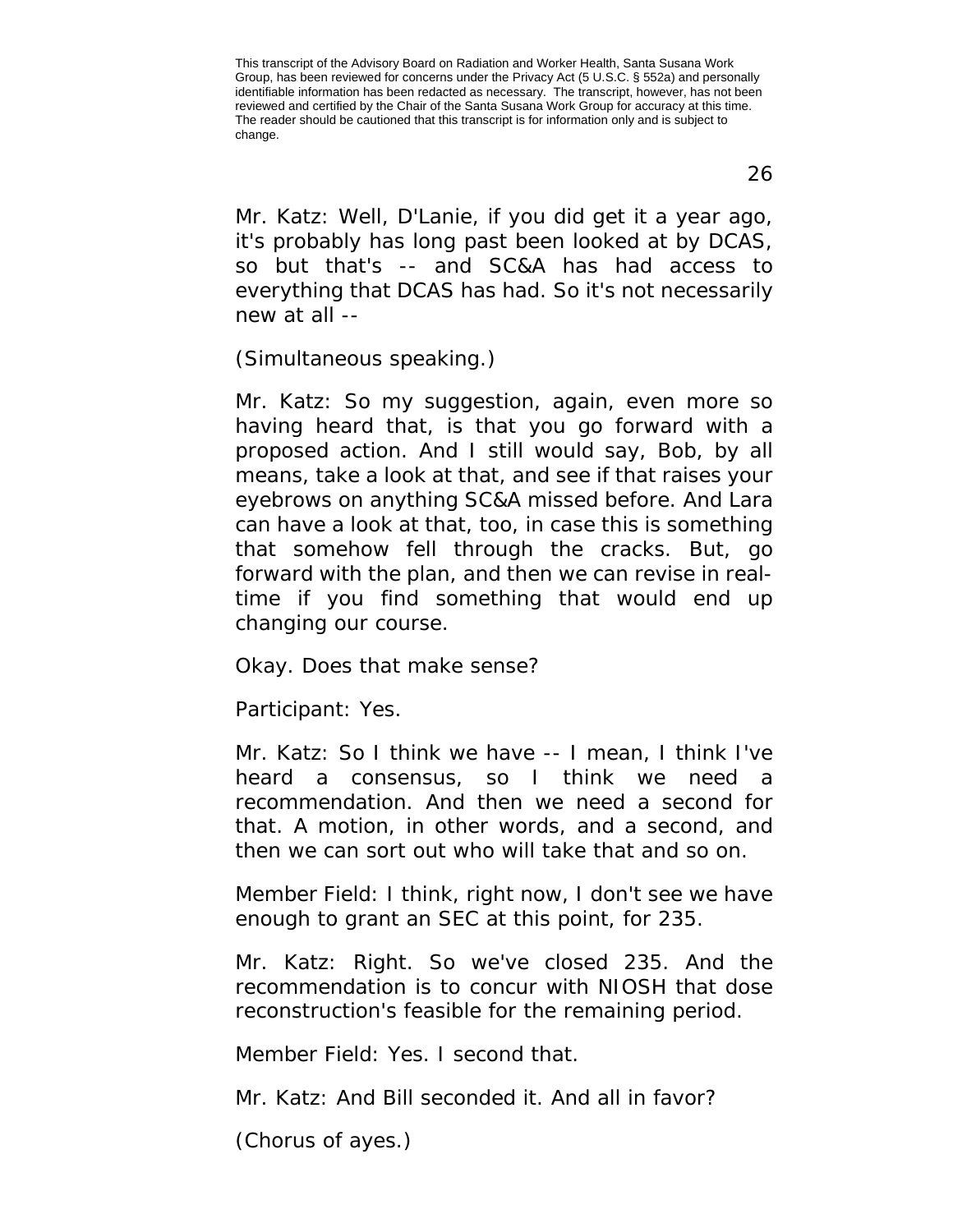27

Mr. Katz: That makes four.

Member Anderson: Yeah. I still raise the use of the stack emissions, because hopefully -- it'd be nice if there were some data in the boxes that would corroborate that. But --

Mr. Katz: It sounds like, if I'm not confused, Lara said that there, and SC&A said there are other data. They're not necessarily in those boxes. They already have them on breathing zone monitoring and the question is whether that data is a better basis.

Member Anderson: Yeah. I mean that's --

(Simultaneous speaking.)

Mr. Katz: -- Site Profile issue.

Member Anderson: Yeah.

Mr. Katz: So, Bob, I think --

Member Anderson: We're basically saying, if that data can't be used, we're comfortable using the air emissions, the stack emissions. And I guess that's all we have, so I support it. I'll vote yes.

Mr. Katz: Okay. So, Bob, well, Lara, I think your report is last in this evaluation. If you would again - not to put it all on your shoulders -- but if you would be fine with updating your presentation to cover this Work Group discussion and its recommendation in keeping the Class Definition related to this, in this case it's not to add the Class or extend the Class Definition, that would be great. Is that okay, Bob?

Mr. Barton: Very good.

Mr. Katz: Yeah. And Phil, if that's okay with you, then you'll introduce Bob and Bob will kick off --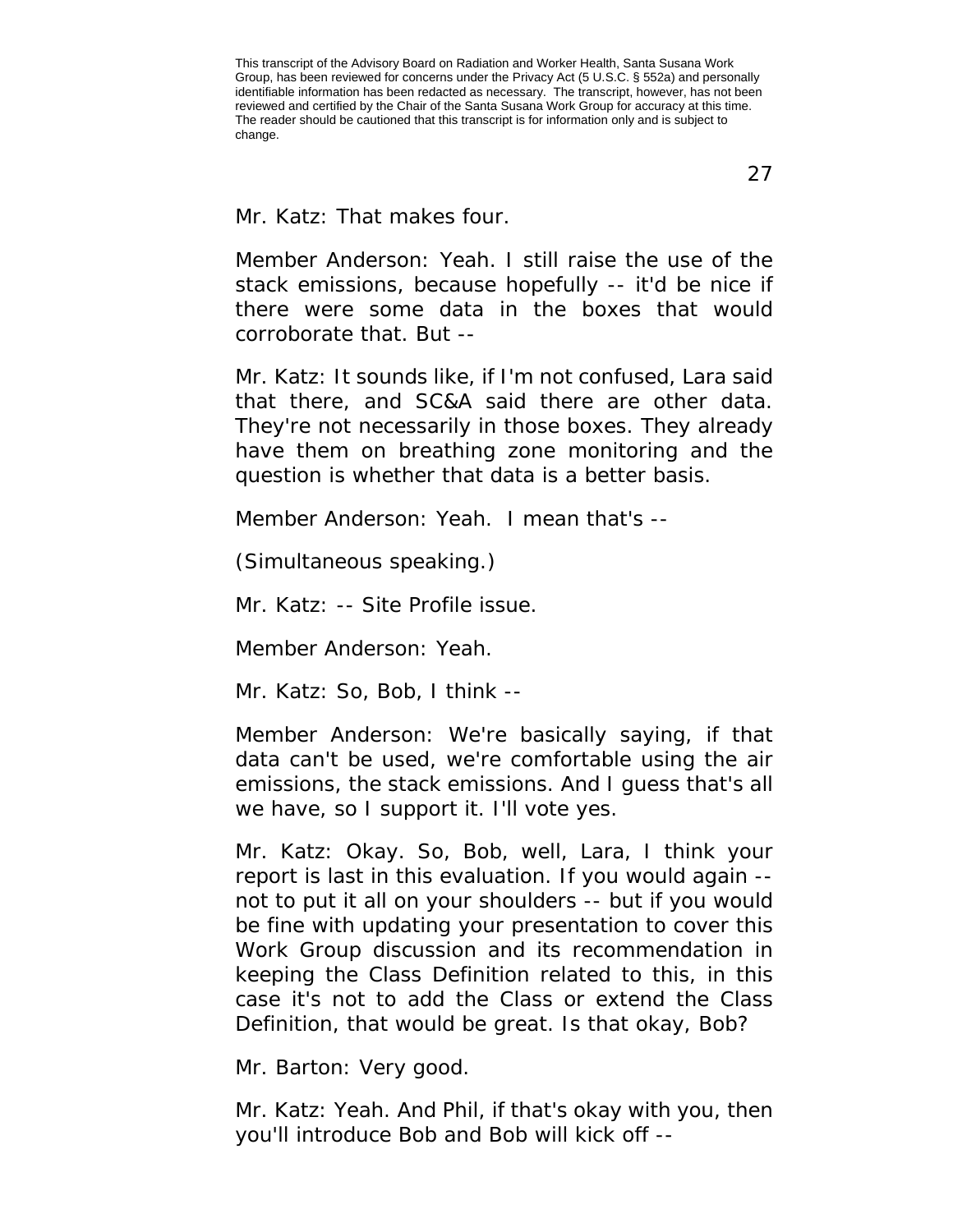28

Chair Schofield: That's fine with me.

Mr. Katz: Okay. And then D'Lanie, of course, you will join us for that session, too, I'm sure.

Ms. Blaze: Of course.

Mr. Katz: Okay, then. Okay, and then next on the agenda, De Soto.

De Soto Avenue SEC Petition #246

<span id="page-27-0"></span>Chair Schofield: Okay. I'll be interested to see what they have found. I think Bob is still the one on this one.

Mr. Barton: A point of context from SC&A, but what the timeline really is, is we submitted a report back in December, so it's sort of a -- the ball has been hit into NIOSH's court to address these things.

Mr. Katz: Right. This is for Lara to update on this.

Dr. Hughes: Yeah. So, NIOSH is working on a response to the findings and observations that SC&A has presented. And we actually have a draft of those responses.

They're currently going through the final review process. And once they're finalized I will place them in the Board Review System, which is our online system that we're dealing with findings and issues. That way it's an easier way to keep track and I expect that to be there in the next few weeks.

I'm sorry it wasn't out on time for this meeting, but it has kind of, you know, followed our internal schedule. And it is on track. We have four findings, seven observations, and one observation or finding that was from the Board passed to NIOSH directly.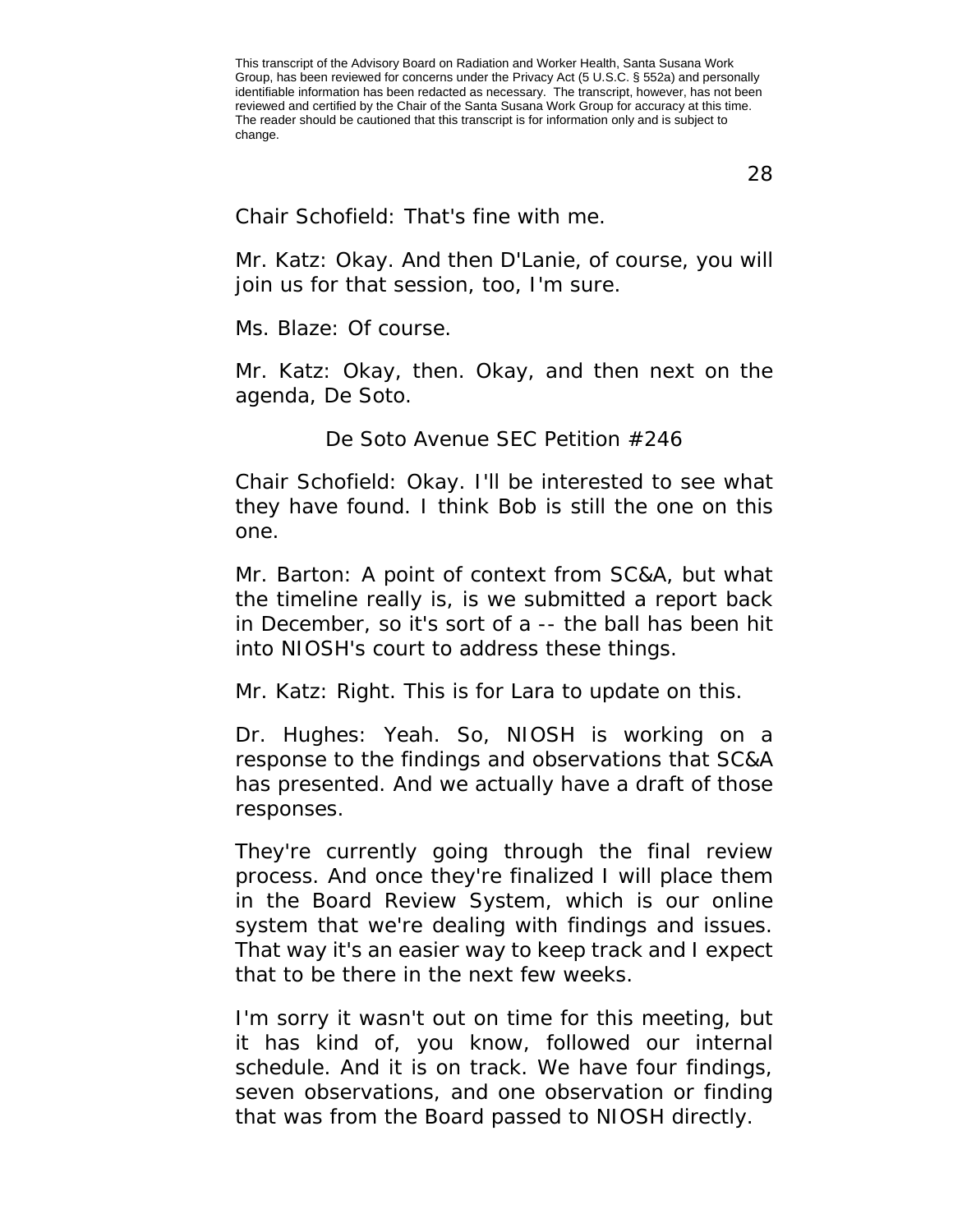And, yeah, like I said, this will be out soon. There was a finding by SC&A that kind of suggested we do a few more interviews, and the task of interviewing additional former workers for De Soto has been given to a new NIOSH contractor, ATL, who has a large amount of expertise in this area.

So, they are currently working on interviewing additional former workers for De Soto. And I'm not exactly sure what the timeline is. I think it'll be couple of months before we have that information.

(Simultaneous speaking.)

Mr. Katz: Lara, are you saying in a couple months, a couple of months to have those interviews concluded? Is that what you're saying?

Dr. Hughes: I think so. I think we have Mr. McDougall on the phone from ATL who might have a better idea on the actual timeline. I'm not sure at this point. It depends a lot on, you know, trying to contact the workers and what their schedule and availability is.

Mr. Katz: Right.

Member Beach: So, this is Josie. Is ATL doing the interviews or will these be done in conjunction with SC&A and NIOSH, as we normally do interviews?

Dr. Hughes: Yes. They will be done as they're normally done. And --

(Simultaneous speaking.)

Member Beach: Okay.

Mr. Katz: Vern, could you enlighten us a little bit just about a rough timeline for --

Mr. McDougall: Sure. We were tasked to start looking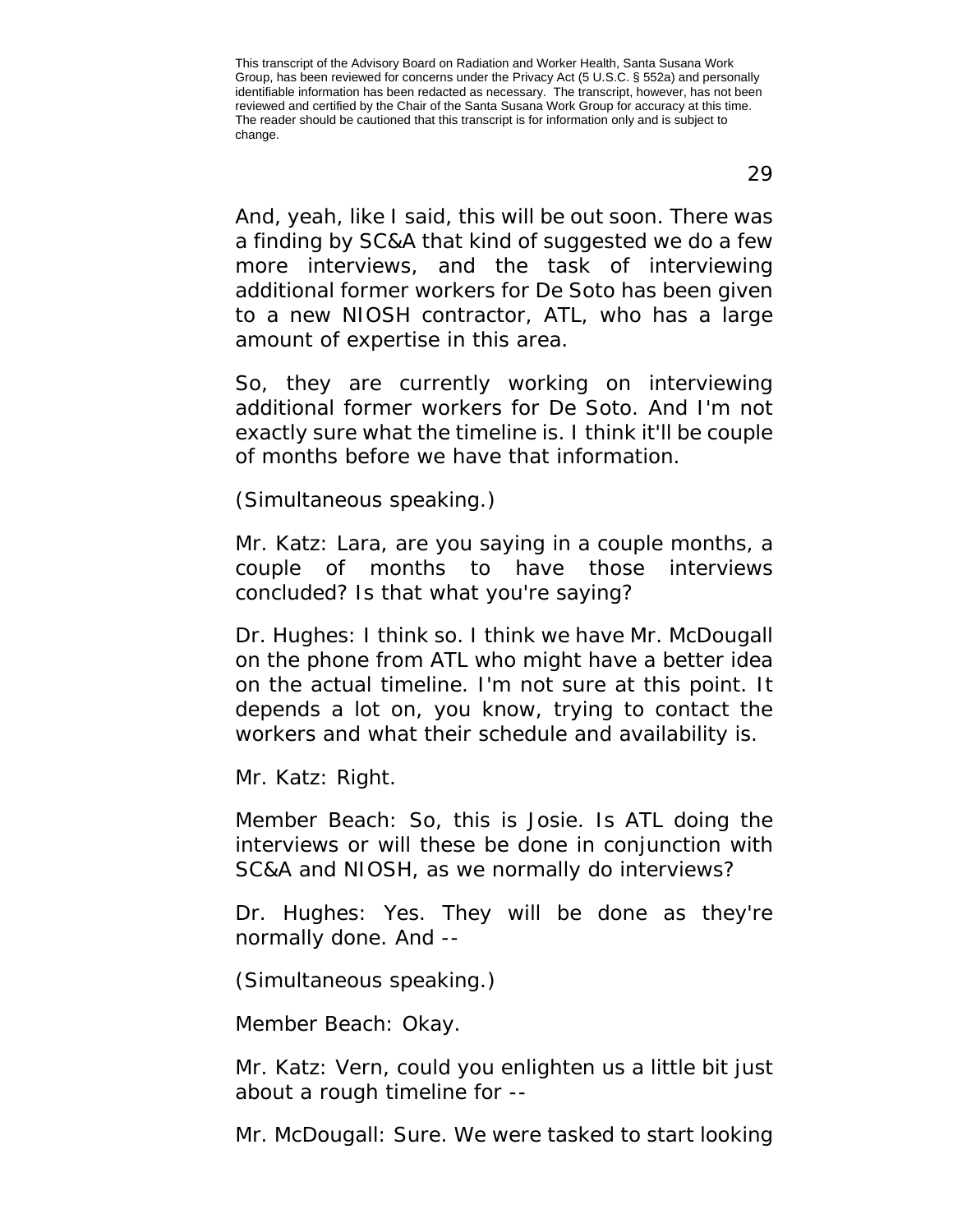into possible interviews on March 5th. And to respond first to a couple groups of people you all had expressed interest in before.

There were 13 people who we identified from an earlier Department of Energy report that had done confidential interviews and I guess the Work Group wanted to revisit. Department of Energy, because of their agreement with those folks, cannot give us their contact information.

But what they did do is send out letters and, for the people that that they have email addresses, emails asking them to call us, to call specifically Mark Lewis, to talk about their availability for additional interviews.

To date, nobody has called. One out of that 13 people -- a fair number of them are probably deceased and we don't know their names, we don't know how many. The Department of Energy has agreed that if nobody calls pretty soon they will have their contractor place follow-up telephone calls to try and locate these folks and ask them to interview.

Okay. Now, the next group that we saw was a group of seven that I believe SC&A had picked out of NOCTS that you all wanted to interview. And the ORAU CATI people had placed calls to them. I believe two of those people had agreed with for the CATI interviews that they'd be available for future interviews.

Of the remaining five, three are deceased. We located both of the other two. One has agreed to be interviewed and one has -- and one's playing telephone tag with Mark. So we have some potential interviews here. Some of them are in California and could potentially be interviewed in person. Some of these folks and some of the other folks I'm going to talk about are all over the country: Nevada, Hanford,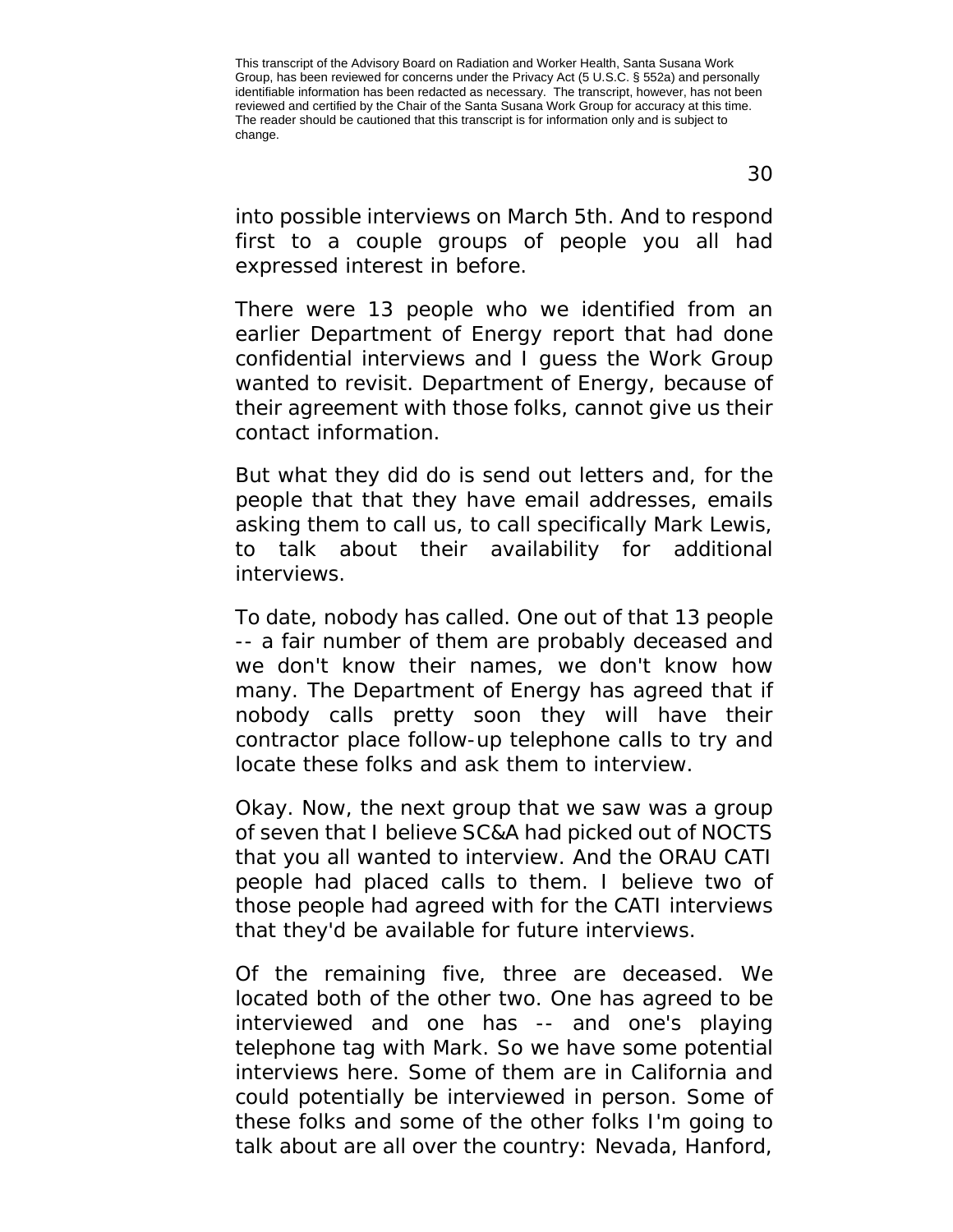New Mexico, Florida.

So I think probably the first step that we're going to suggest is that the Work Group and your technical support contractors pick some dates when you are available to do the kind of group telephone interviews that you've done in the past for places such as Idaho.

We also looked, just to look a little deeper, we looked at everybody in NOCTS who had indicated to the CATI interviewer that they had worked around either americium with thorium or both.

We reached out to -- we've reached out to all of them. Actually, a couple of these people are represented by Ms. Blaze. We're still working on seeing if any of these people are going to be worthwhile interviews.

We've got a bigger -- we've got the remaining population of probably 130 to 150 people in NOCTS. And we haven't done anything with that group until we find out -- Dave Sundin is working on helping us arrive at a more efficient way of telling who's deceased. So, until we can narrow that group down a little bit, we haven't done anything else with that.

Now, finally, Lara gave us access -- and this is probably one of the most fruitful paths, I think -- Lara gave us access to some documents that she thought were relevant to the De Soto question. And we pulled some names out of that, out of those, as we've done with other sites in the past. And we think there's going to be some good -- we think there's a lot of people who have claims, who we think are going to be some good interviews.

We located the manager of the analytical chemistry lab that, I think, the mass spec was part of. He was the manager there for 15 years. He thinks he can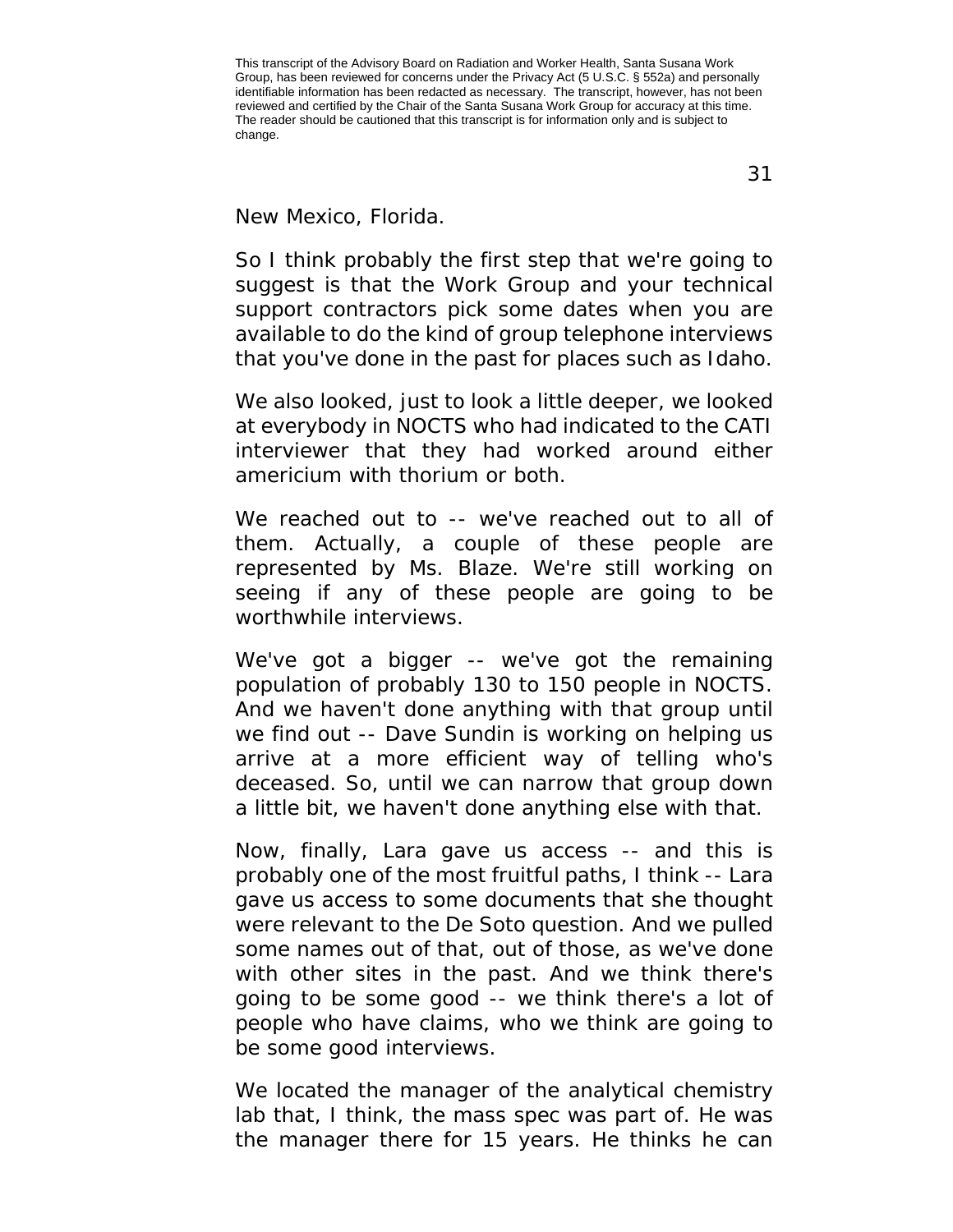speak to why thorium was there and how it was - and how it was present.

We located -- there was a lot of --

Mr. Katz: Vernon. Can I interrupt? Please, just let's not be quite so specific about who you have located for the rest of this. I mean, you've given us a great idea how you're going about this, and that's much appreciated.

Mr. McDougall: Okay. Finally, we've got an HP that worked there in the '80s and we think we need to hear what he has to say, as well.

Mr. Katz: Yeah. Thanks. So, and just for clarification, Vern, you probably know this, but once you have your list of interviewees you really just need to coordinate with SC&A on that.

And then when we have these ready to schedule then we'll get the opportunity for those to -- and those could be done by phone, certainly, if Board Members want to listen in on some those interviews, that's great.

Mr. McDougall: Thank you. So SC&A is going to have the lead on the interviews?

Mr. Katz: Well, so, what I'm saying is, no, you folks and SC&A will basically have the lead on these interviews. The Work Group Members, you don't really have to coordinate with them, though; we'll give them your dates and they can join in if they can.

I wouldn't want you to hold up the work to try to coordinate with any another individuals. So, to me, you want this to go forward, right? So, okay.

Mr. McDougall: Right.

32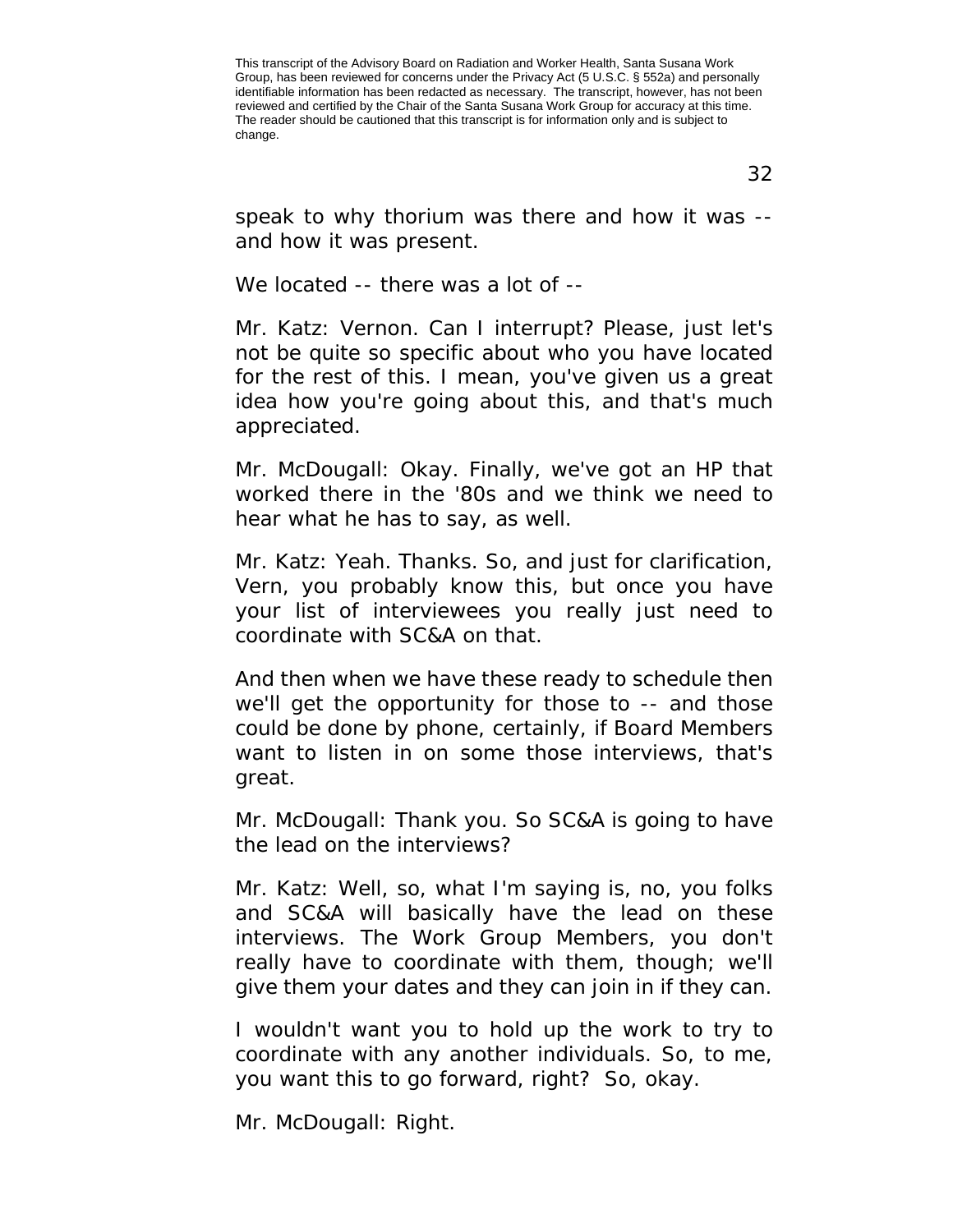Member Beach: Also, in that vein, I would like to know early on so that I could try to make it a priority, because I would like to sit in on them.

Mr. Katz: Absolutely.

Member Field: Yeah, the sooner, obviously, we know, you know, that would be of help.

Mr. Katz: Yeah. Okay. Lara, is that it? Is that -- are we finished?

Dr. Hughes: Yeah. With regards to the agenda item of the Incident Database, I don't know if you want me to delve into it. Essentially, what we did is we went through it and compared it to what we already have in our Site Research Database. And I think we ended up with about 400 documents, or 400 incident reports that were not already there, and those are being uploaded with the regular upload schedule that they're doing.

Mr. Barton: And this is Bob. From SC&A's point of view, we had looked through that -- again, the Boeing Incident Database came via CORE Advocacy. And SC&A got thumb drives in December and was able to upload the files so we could access them without having to use the flash drive media. And we've gone through those.

Like I said, there's between 700 and 800 incident files contained in that, not all related just to De Soto, but to essentially all four areas out there. So you've got some incidents at the Downey Facility, at De Soto, and of course Santa Susana.

We had looked at those in the context of the SEC 235 analysis, but because of the timeframe when we got them, they had not been part of our De Soto review.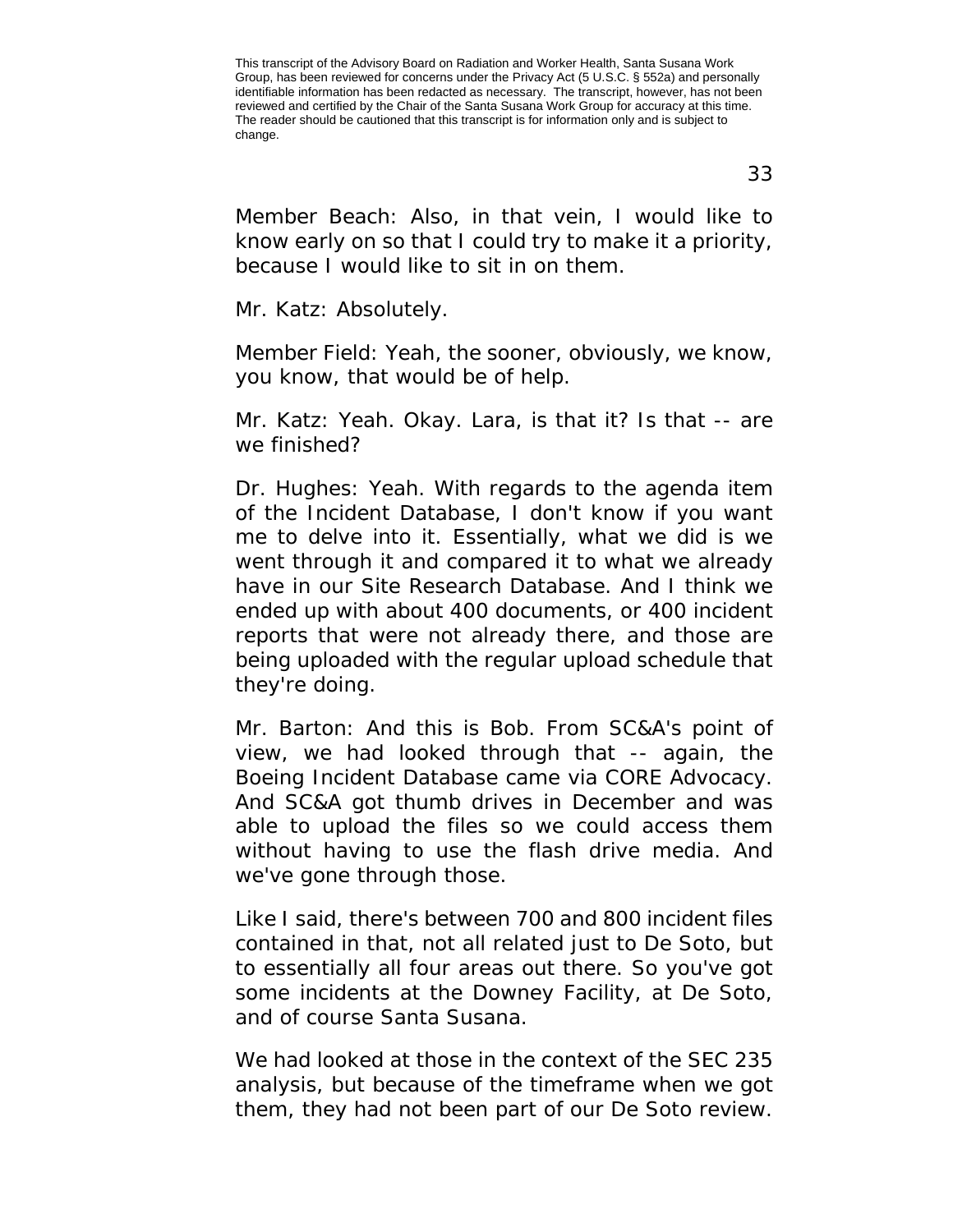So we took a look through those files and we have a very brief, but a full characterization of what that database contains and anything that would be relevant to be De Soto that's currently in internal review at SC&A and in the process it's getting DOEcleared and PA-cleared. I'd be surprised if that was available prior to the Board meeting, but we're working as fast as we can to make that available.

Mr. Katz: That's great, Bob. Thank you. Anything more or any questions related to any of this? (Simultaneous speaking.)

Mr. Katz: It's okay. I hear you, D'Lanie. Do Board Members have any questions on this?

Member Beach: No, I don't. And this is Josie.

Member Field: I don't at this point. I mean --

Mr. Katz: Okay.

Member Field: -- we're waiting on this information.

Ms. Blaze: Last month I did have a teleconference with DOE about the 1,463 boxes. And they indicated that they were available, present, in Cincinnati, accessible. They can be accessed at any time. And we have the confidential summary of what's in the boxes.

I think logbooks are going to certainly be relevant to the De Soto facility SEC. And, as I was saying before, there's several boxes with the TRUMP-S transuranic program at Santa Susana that I had FOIA'd.

So, even if the boxes were not currently available and they're going to be available in September 2019, I would hope that this SEC would be held. I mean, we've seen SECs be held for up to ten years because records continue to be discovered.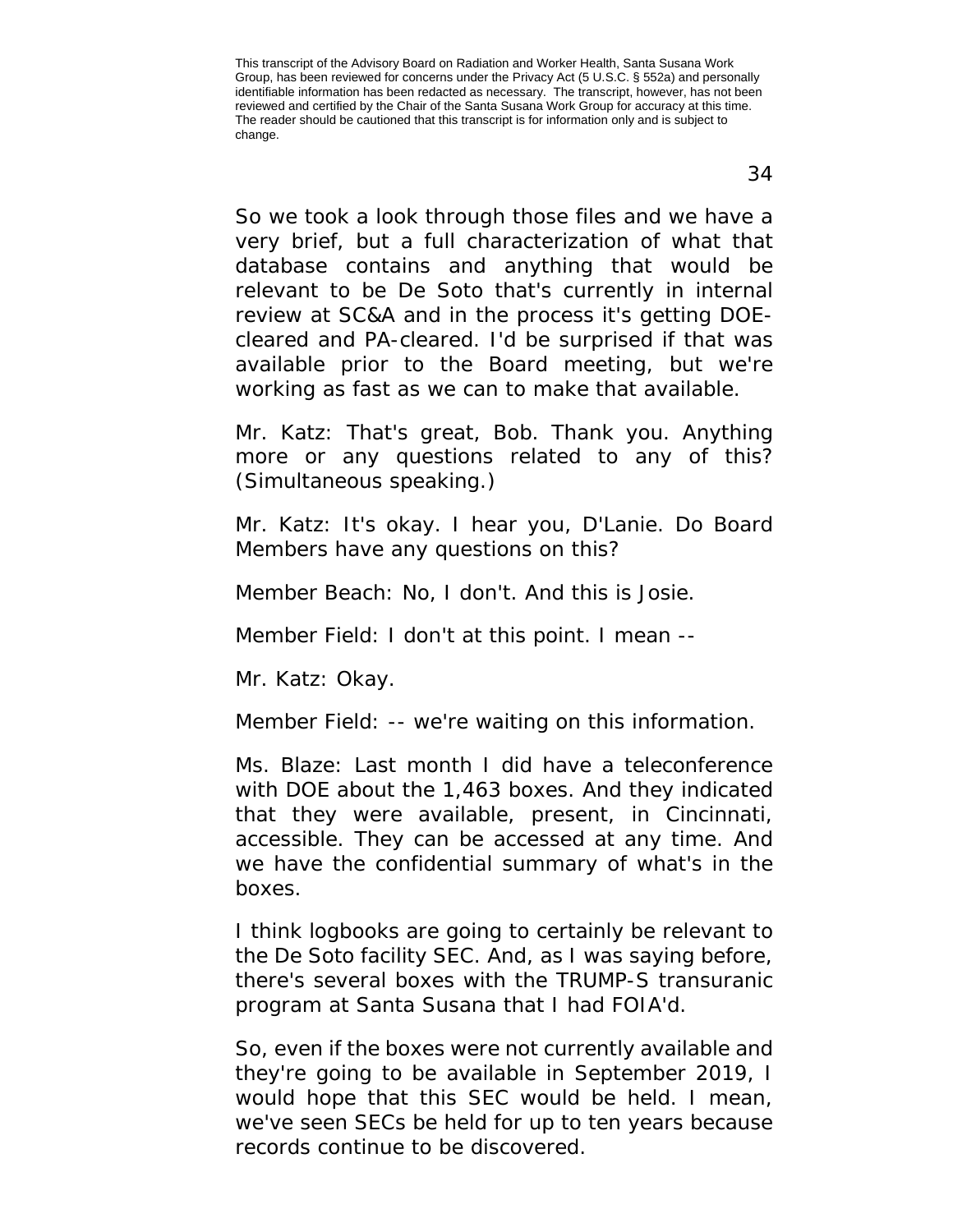We have access to these boxes, according to the DOE. So I would hope that we would move on them and get them and investigate their relevance.

Mr. Katz: Just to be clear, we have SECs that have gone for a very long period, but this isn't really a comparable case of why they are delayed. They are delayed because we can't make -- we haven't completed all of the analyses that need to be done for these, for example, the Savannah River Site. There's been a long effort at analyses that have been identified iteratively as it's gone on with the SEC. It's a different situation than we've got here.

Ms. Blaze: Has NIOSH ever issued a new report on the material I gave to LaVon on the americium and thorium in that specific building location in Area IV? I don't remember seeing anything like that; I just wanted to double-check because I might have missed it.

Dr. Hughes: No, we have not issued a report on those. We don't issue a report on every, you know, supported item that is submitted on a petition. It's just not a -- it's not really possible to do, just from a work perspective. We certainly do review them and we file them and if anything would, you know, change the decision, we would certainly act on it. But we --

Ms. Blaze: One of the reasons this particular issue stuck out to me was because the interviews of both Boeing employees were included in SC&A's report and one of them was stating an absence of identification by EPA of americium and thorium.

And I believe that was an incorrect statement if you looked at the EPA report that was submitted, and again what I submitted today shows americium and thorium identified at 50 locations. So, that was just one reason why it stuck out.